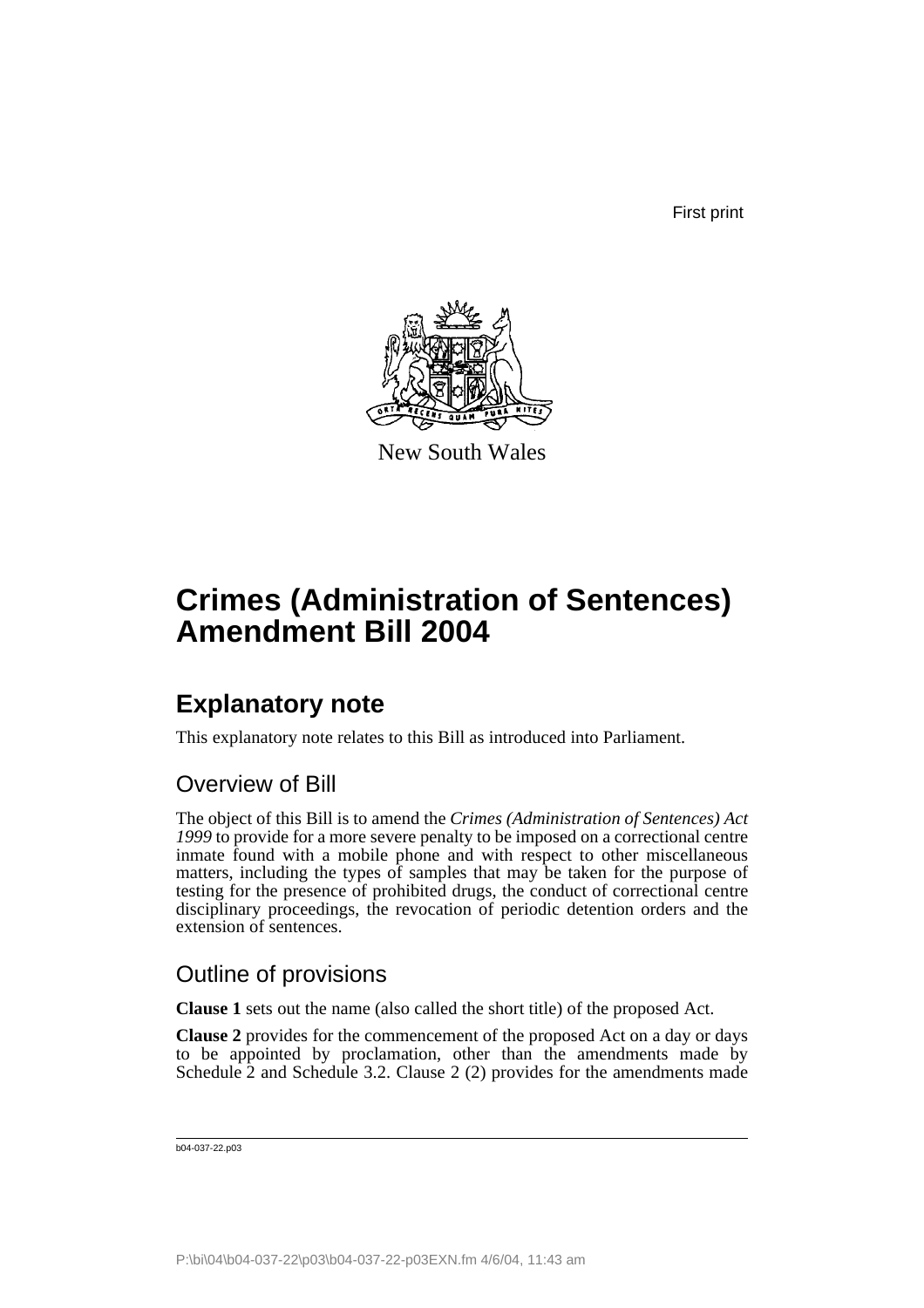Explanatory note

by Schedule 2 to commence on the commencement of certain currently uncommenced amendments in the *Crimes (Administration of Sentences) Further Amendment Act 2002*. Clause 2 (3) provides for the amendments to the *Criminal Appeal Act 1912* to commence on assent.

**Clause 3** is a formal provision that gives effect to the amendments to the *Crimes (Administration of Sentences) Act 1999* set out in Schedules 1 and 2.

**Clause 4** is a formal provision that gives effect to the amendments to the Acts and instrument set out in Schedule 3.

### **Schedule 1 Amendment of Crimes (Administration of Sentences) Act 1999**

**Schedule 1 [1]** inserts a definition of *non-invasive sample* in section 3, the definitions section. *Non-invasive sample* is defined to mean samples of specified types of human biological material such as hair and urine (but not blood). **Schedule 1 [15], [16], [19], [21] and [22]** make amendments to replace references to a sample of a particular biological material with the defined term *non-invasive sample*.

The proposed Act makes amendments to remove the distinction between a correctional centre offence dealt with as a *major offence* and a correctional centre offence dealt with as a *minor offence*. **Schedule 1 [2]** omits the definitions of *major offence* and *minor offence* from section 51. **Schedule 1 [3]** replaces references in section 53 to minor offences with references to correctional centre offences. **Schedule 1 [6], [9] and [20]** make amendments consequential on these amendments.

The proposed Act makes amendments to increase certain types of penalties that governors and Visiting Magistrates can impose in administering correctional centre discipline. **Schedule 1 [4]** amends section 53 to increase the maximum number of days of deprivation of withdrawable privileges a governor can impose from 28 to 56. **Schedule 1 [5]** amends section 53 to increase the maximum number of days of confinement to a cell a governor can impose from 3 to 7. **Schedule 1 [10]** amends section 56 to increase the maximum number of days of deprivation of withdrawable privileges a Visiting Magistrate can impose from 56 to 90. **Schedule 1 [11]** amends section 56 to increase the maximum period a Visiting Magistrate can extend the term of a sentence (and if applicable, the nonparole period of the sentence) of an inmate from 28 days to 6 months.

Associated with these increases in maximum penalties, **Schedule 1 [12]** amends section 56 to confer, on a Visiting Magistrate hearing a charge on a correctional centre offence, the power to impose a sentence of imprisonment for a period not exceeding 6 months. **Schedule 1 [18]** makes an amendment to section 62 to confer a right of appeal to the District Court in respect of a sentence of

Explanatory note page 2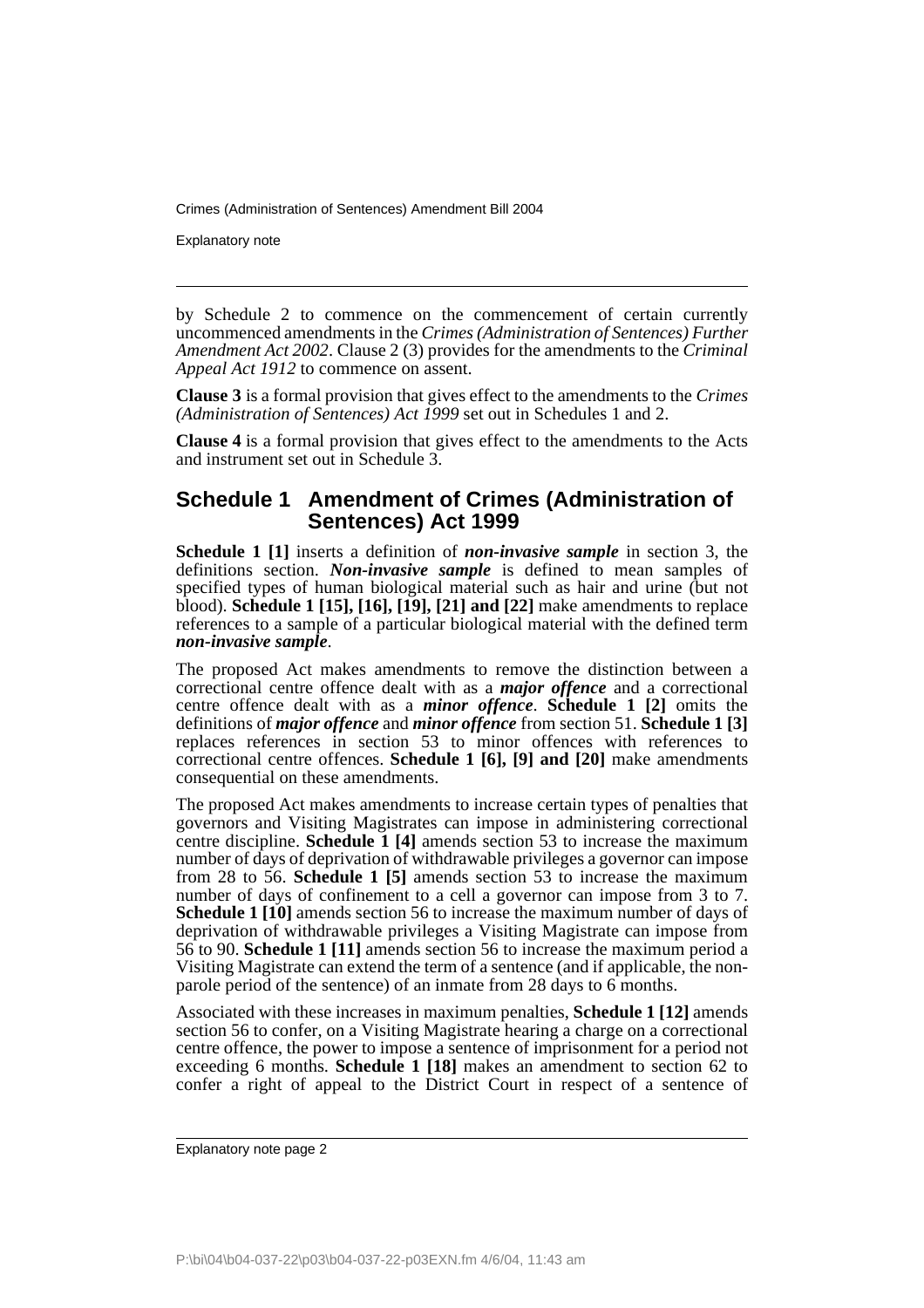Explanatory note

imprisonment imposed under proposed section 56 (1) (f). **Schedule 1 [13]** makes an amendment consequential on this amendment.

**Schedule 1 [7]** amends section 55 to make certain provision for a Visiting Magistrate to hear a charge on a correctional centre offence by way of audio visual link.

**Schedule 1 [8]** makes an amendment in the nature of statute law revision.

**Schedule 1 [14]** inserts proposed section 56A to provide for a governor or Visiting Magistrate dealing with a charge relating to the new correctional centre offence in respect of an inmate found with a mobile phone to order an inmate guilty of the offence to be deprived, for up to 6 months, of such withdrawable privileges as the governor or Visiting Magistrate may determine. Possession of a mobile phone or associated articles is made a correctional centre offence by **Schedule 3.1 [5]**.

**Schedule 1 [17]** makes an amendment to section 59 to increase, from \$100 to \$500, the maximum amount of compensation that the governor of a correctional centre may order an inmate to pay for loss of or damage to property as a result of the inmate committing a correctional centre offence.

**Schedule 1 [23]** makes an amendment to section 163 to require the revocation of an offender's periodic detention order for failing to report for a single detention period if the same offender has already had a periodic detention order reinstated previously following revocation for failure to report for 3 or more detention periods. It also makes it clear that, for the purposes of section 163 (2) (a), it is immaterial whether a relevant failure to report occurred before or after a reinstatement of the relevant periodic detention order.

**Schedule 1 [24]** inserts proposed section 249 (2) to make it clear that the definition of a *person in custody* includes persons refused bail or granted bail but not released under section 20 of the *Bail Act 1978* and persons arrested or apprehended under section 50 of the *Bail Act 1978*.

**Schedule 1 [25]** makes an amendment to section 250 to make it clear that a correctional officer into whose keeping a person in custody has been given can convey the person in custody to a court.

**Schedule 1 [26]–[28]** make amendments to section 255 to provide for the effect of the extension of a sentence on a sentence to be served partly consecutively with the extended sentence. **Schedule 1 [26]** makes an amendment to make it clear that section 255 applies in respect of a partly consecutive sentence. **Schedule 1 [27]** provides that on the extension of the non-parole period of a sentence, the date of commencement of a partly consecutive sentence (that would otherwise commence before the end of the non-parole period of the extended sentence) is extended by the period the non-parole period is extended.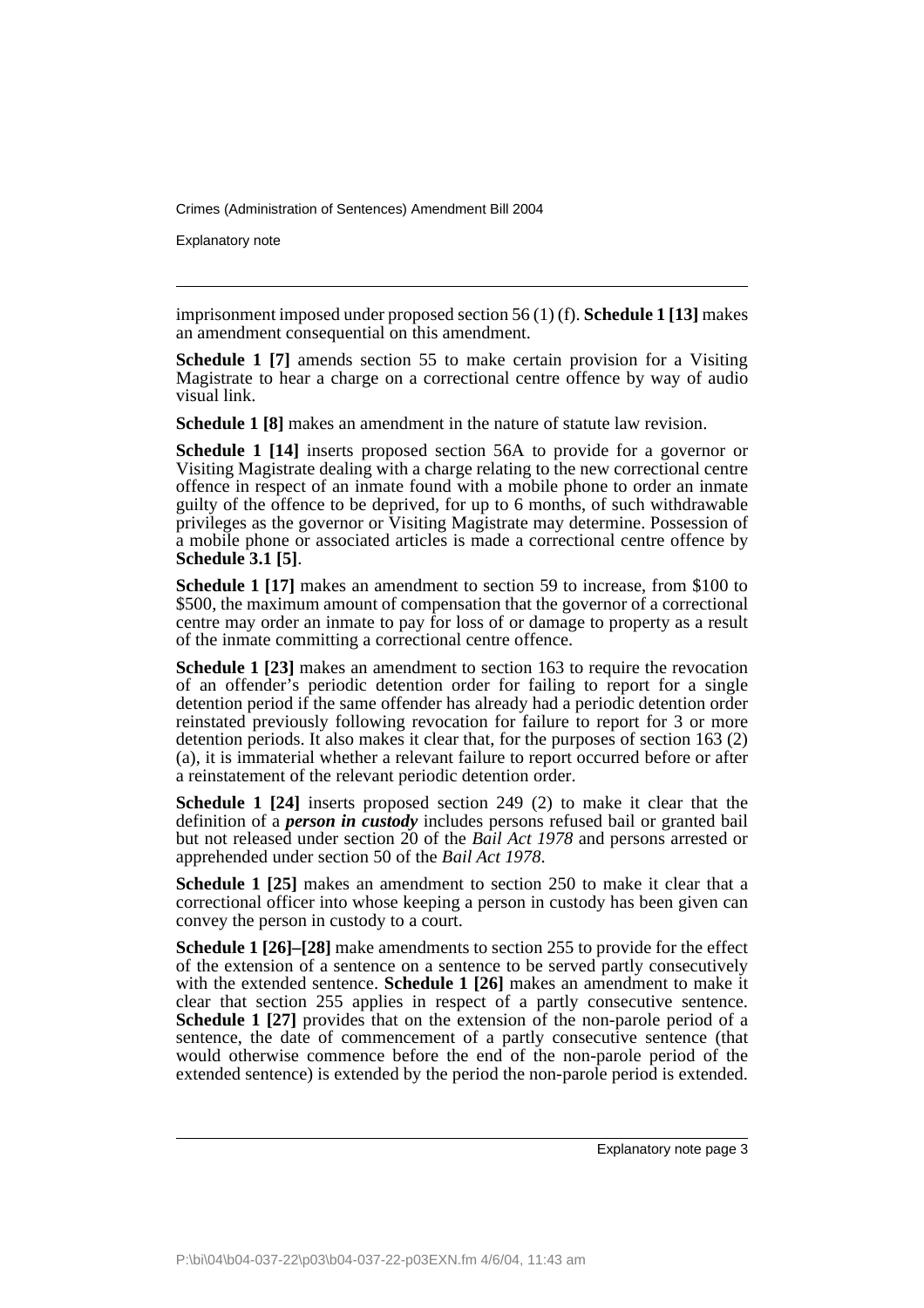Explanatory note

**Schedule 1 [28]** makes a corresponding amendment to provide that a partly consecutive sentence (that would otherwise commence after the end of the nonparole period of an extended sentence) is extended by the period for which the term is extended.

**Schedule 1 [29]** makes an amendment to clause 3 of Schedule 2 to provide that the nomination of the deputy of an official member of the Serious Offenders Review Council may be for a specified period or an indefinite period and, in respect of the period the nomination is in force, has effect according to its terms (subject to any revocation). Provision is also made for a list of officers of the Department eligible to be nominated as the deputy of an official member to be established and for such a deputy only to be chosen from the list of eligible officers. A provision is also included to make it clear that the revocation of the appointment of an official member automatically results in the revocation of the nomination of a deputy of the official member.

**Schedule 1 [30] and [31]** contain amendments to Schedule 5 in relation to savings and transitional provisions consequent on the enactment of the proposed Act.

### **Schedule 2 Further amendments to Crimes (Administration of Sentences) Act 1999**

**Schedule 2** makes amendments to provisions to be inserted in the *Crimes (Administration of Sentences) Act 1999* by Schedule 1 [14] to the *Crimes (Administration of Sentences) Further Amendment Act 2002* to replace references to particular biological materials with the defined term *non-invasive sample* (to be inserted by **Schedule 1 [1]**).

### **Schedule 3 Amendment of other Acts and instrument**

**Schedule 3.1** makes amendments to the *Crimes (Administration of Sentences) Regulation 2001*.

**Schedule 3.1 [1]** makes it an offence against the *Crimes (Administration of Sentences) Regulation 2001* for an inmate to have in his or her possession a mobile phone or any part of it, a mobile phone SIM card or any part of it, or a mobile phone charger or any part of it. **Schedule 3.1 [5]** makes an amendment to specify the new offence as a correctional centre offence by including it in Schedule 2 to the Regulation. An amendment made by **Schedule 3.4** includes a related offence in the *Summary Offences Act 1988*, enabling such conduct to be dealt with as an offence against that Act (with a maximum penalty of imprisonment for 2 years or 50 penalty units (currently \$5,500), or both) rather than as a correctional centre offence. **Schedule 3.1 [5]** also amends Schedule 2 to reflect the abolition of the distinction between a correctional centre offence

Explanatory note page 4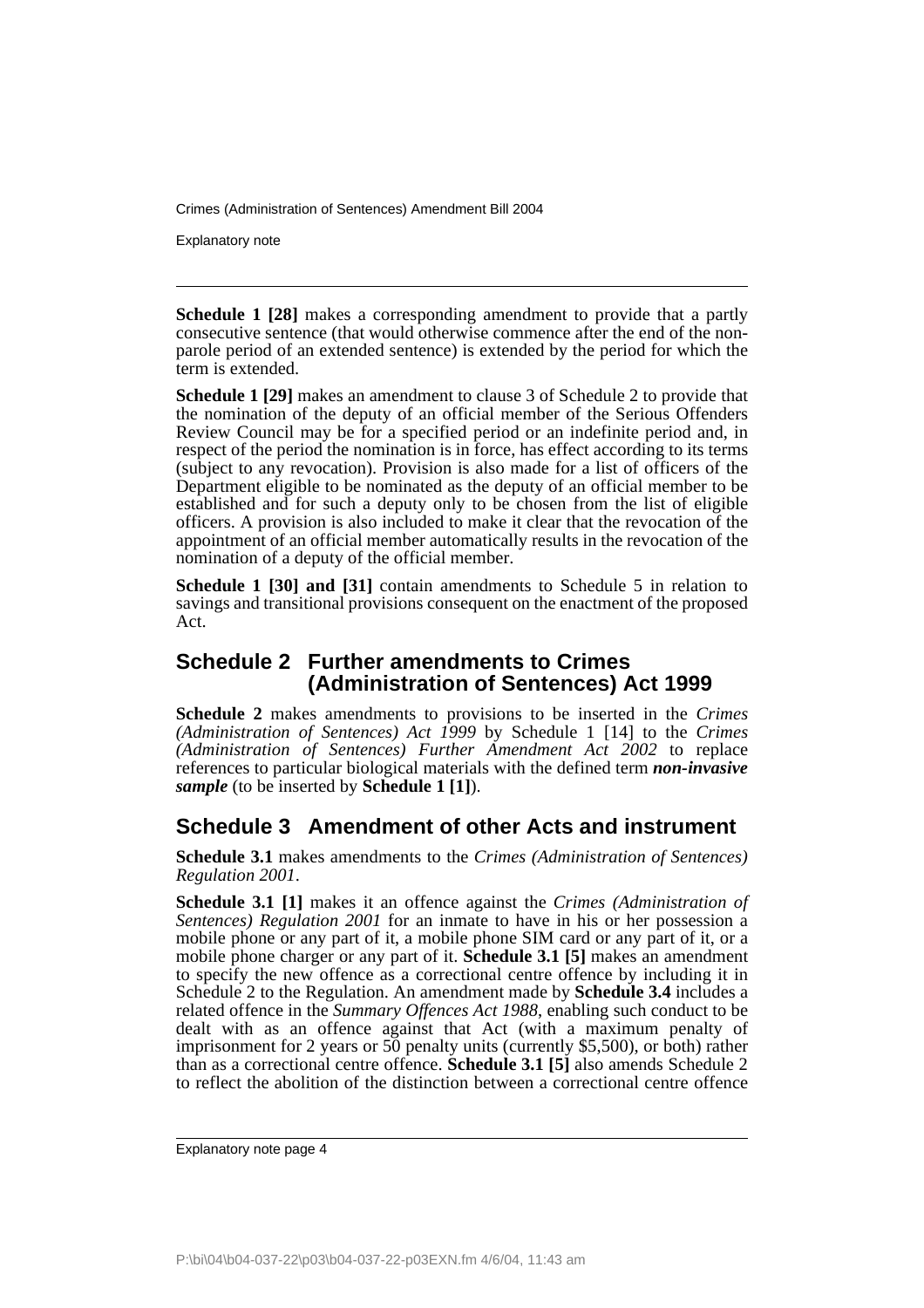Explanatory note

treated as a major offence and a correctional centre offence treated as a minor offence.

**Schedule 3.1 [2]–[4] and [6]** make consequential amendments to reflect the abolition of the distinction between a correctional centre offence treated as a major offence and a correctional centre offence treated as a minor offence.

**Schedule 3.2** makes amendments to the *Criminal Appeal Act 1912* to give effect to provisions with respect to certain time not being counted as part of a term of imprisonment under a person's sentence.

**Schedule 3.3** makes an amendment to the *Freedom of Information Act 1989* to omit the matter relating to the office of Inspector-General of Corrective Services from Schedule 2, following the expiry of the position of Inspector-General of Corrective Services on 1 October 2003.

**Schedule 3.4** makes an amendment to the *Summary Offences Act 1988* to make it an offence against the *Summary Offences Act 1988* for an inmate, without reasonable excuse (proof of which lies on the inmate), to have in his or her possession in a place of detention a mobile phone or any part of it, a mobile phone SIM card or any part of it, or a mobile phone charger or any part of it. The maximum penalty for this offence is imprisonment for 2 years or 50 penalty units (currently \$5,500), or both.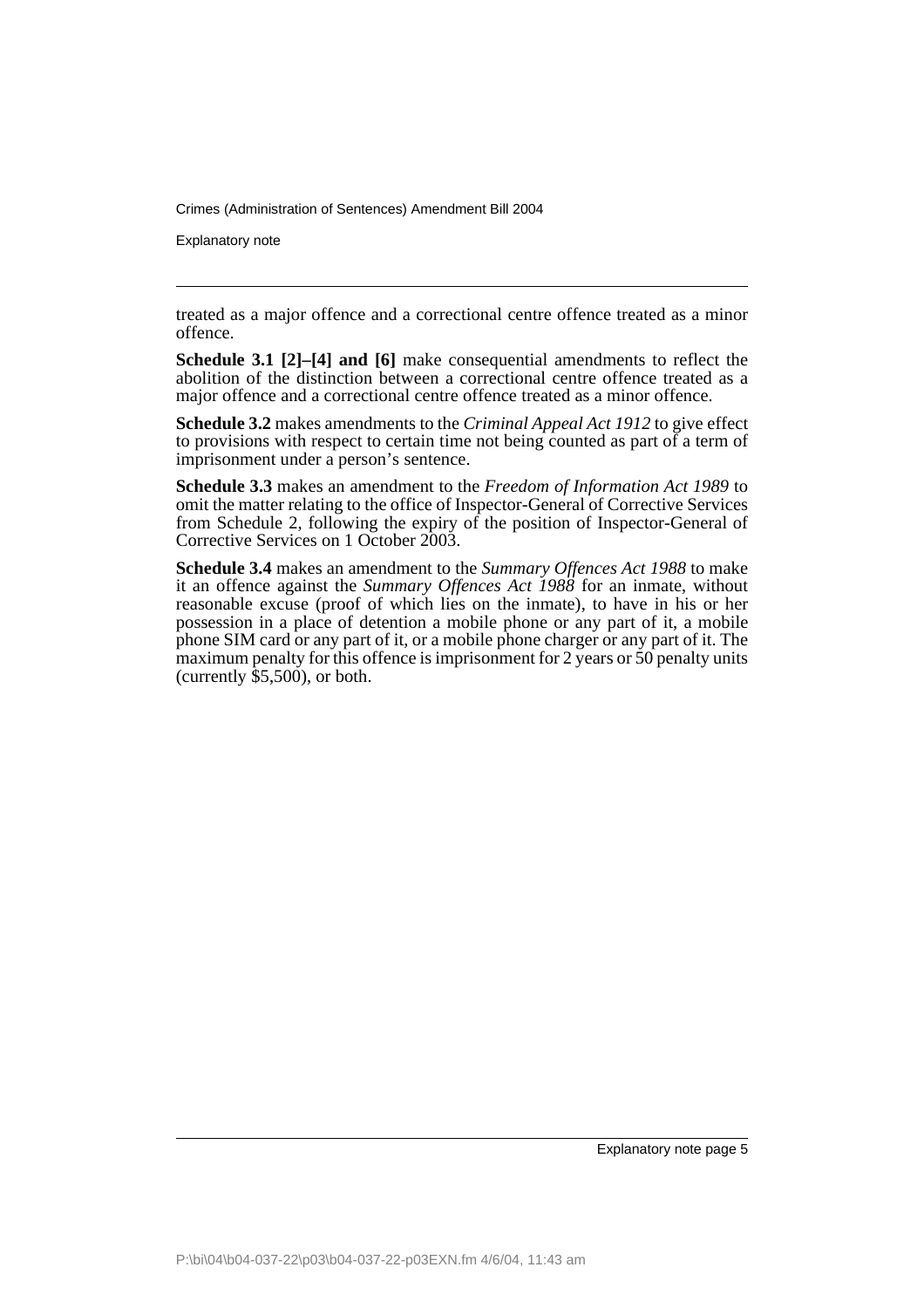Explanatory note

Explanatory note page 6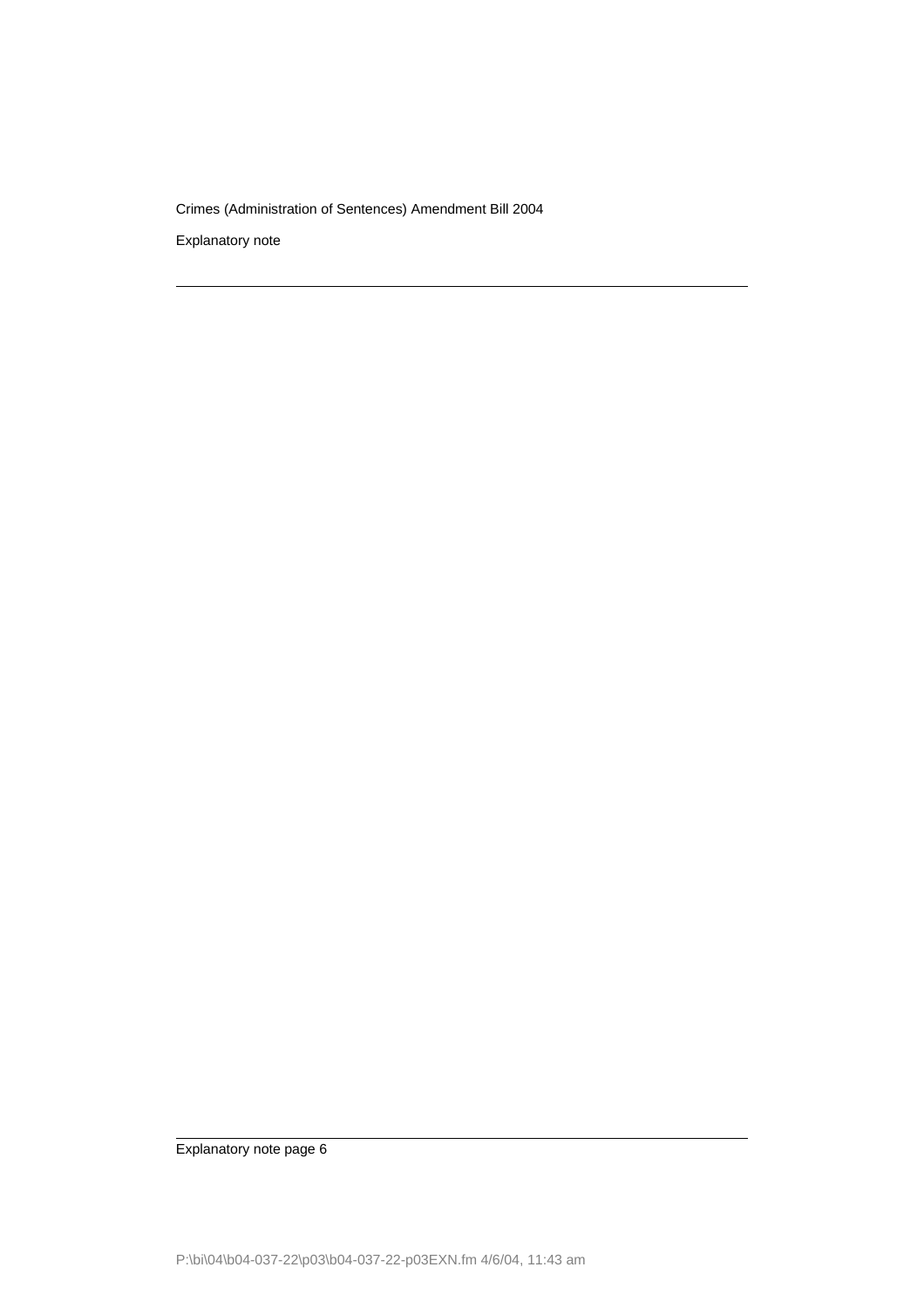First print



New South Wales

# **Crimes (Administration of Sentences) Amendment Bill 2004**

# **Contents**

|            |                                                                        | Page |
|------------|------------------------------------------------------------------------|------|
| 1          | Name of Act                                                            |      |
| 2          | Commencement                                                           | 2    |
| 3          | Amendment of Crimes (Administration of Sentences)<br>Act 1999 No 93    | 2    |
| 4          | Amendment of other Acts and instrument                                 | 2    |
| Schedule 1 | Amendment of Crimes (Administration of Sentences)<br>Act 1999          | 3    |
| Schedule 2 | Further amendments to Crimes (Administration of<br>Sentences) Act 1999 | 13   |
| Schedule 3 | Amendment of other Acts and instrument                                 | 15   |
|            |                                                                        |      |

b04-037-22.p03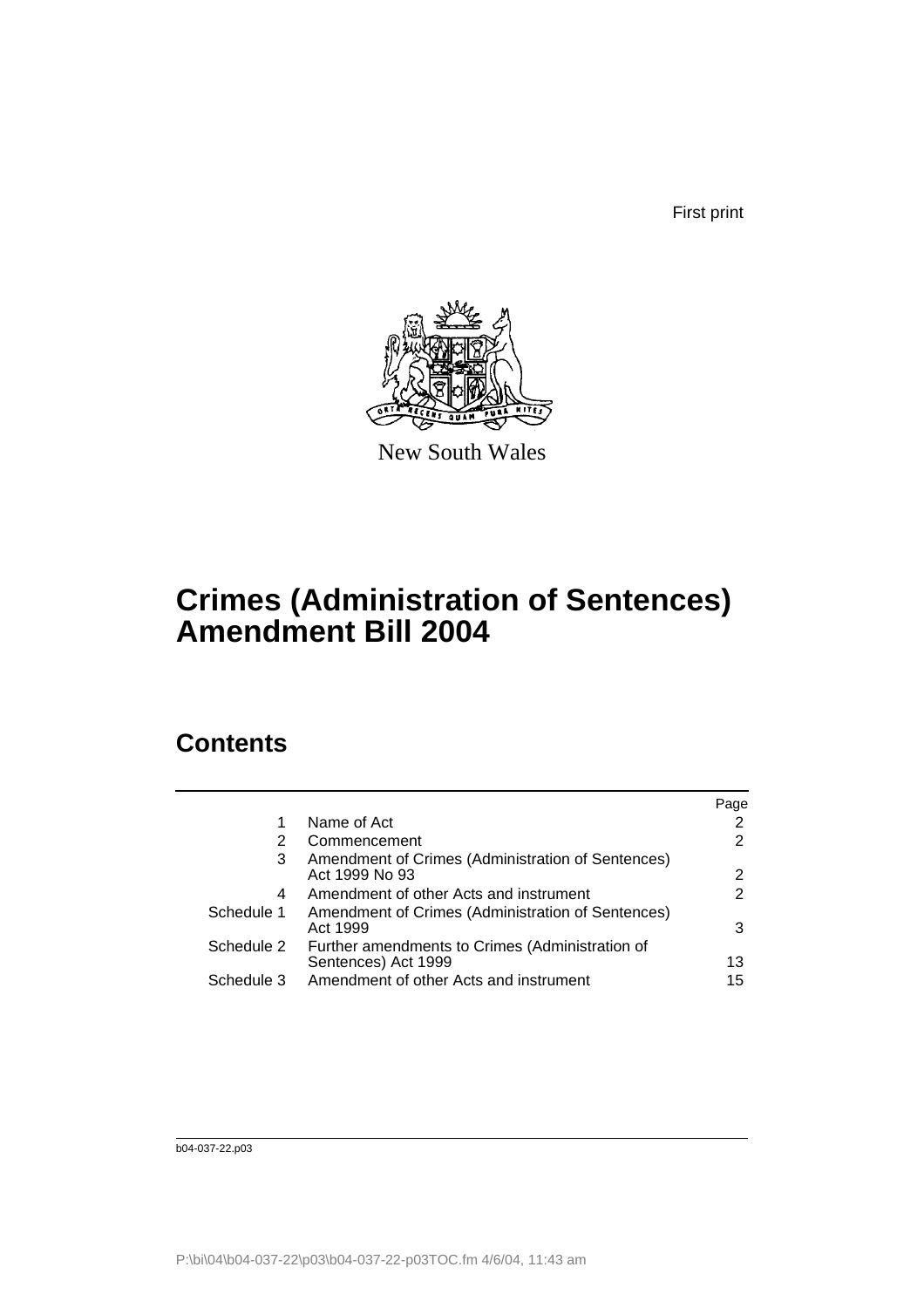**Contents** 

Page

Contents page 2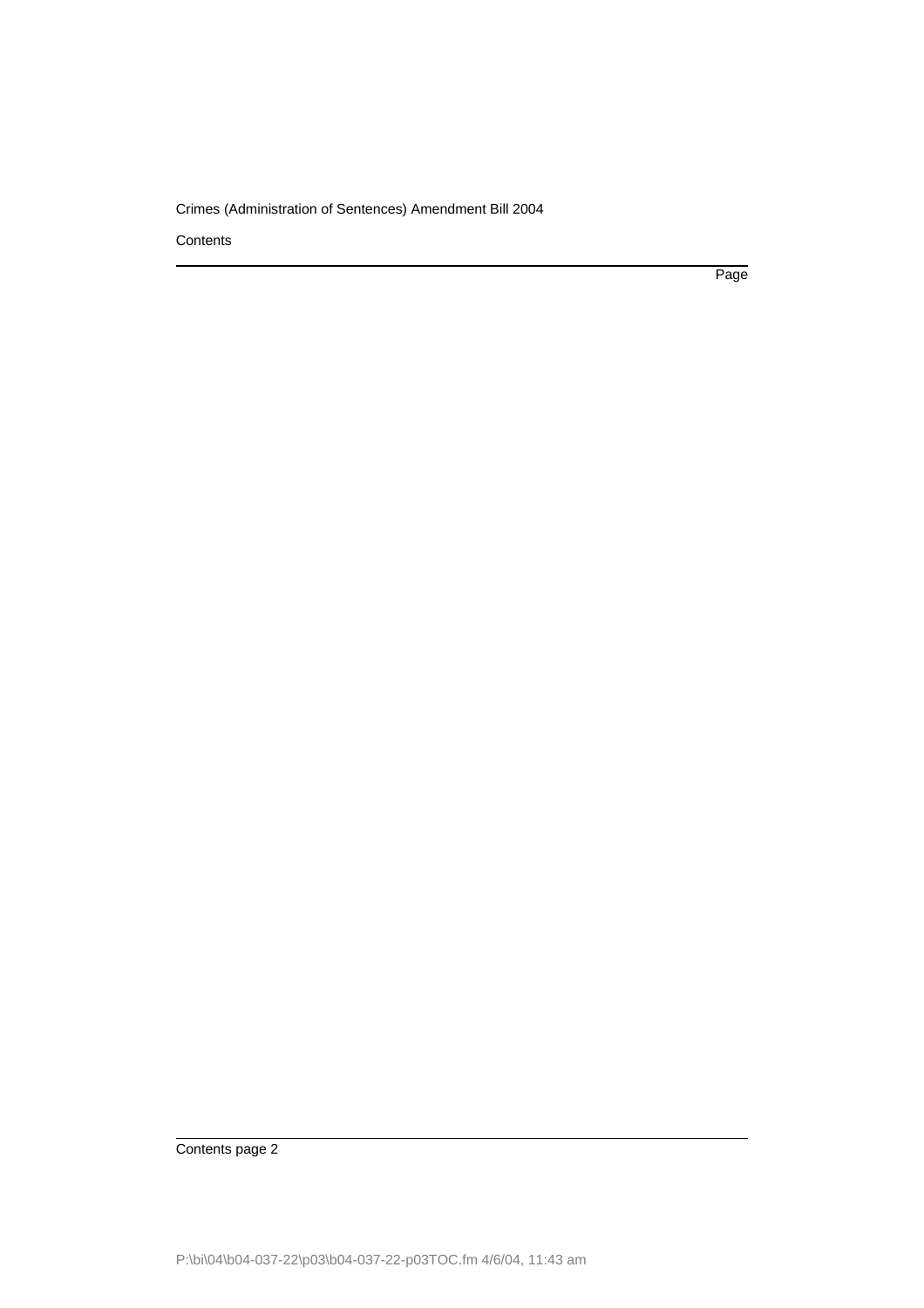

New South Wales

# **Crimes (Administration of Sentences) Amendment Bill 2004**

No , 2004

#### **A Bill for**

An Act to amend the *Crimes (Administration of Sentences) Act 1999* with respect to mobile phone offences, inquiries and hearings for correctional centre offences, drug testing of inmates and other miscellaneous matters; and for other purposes.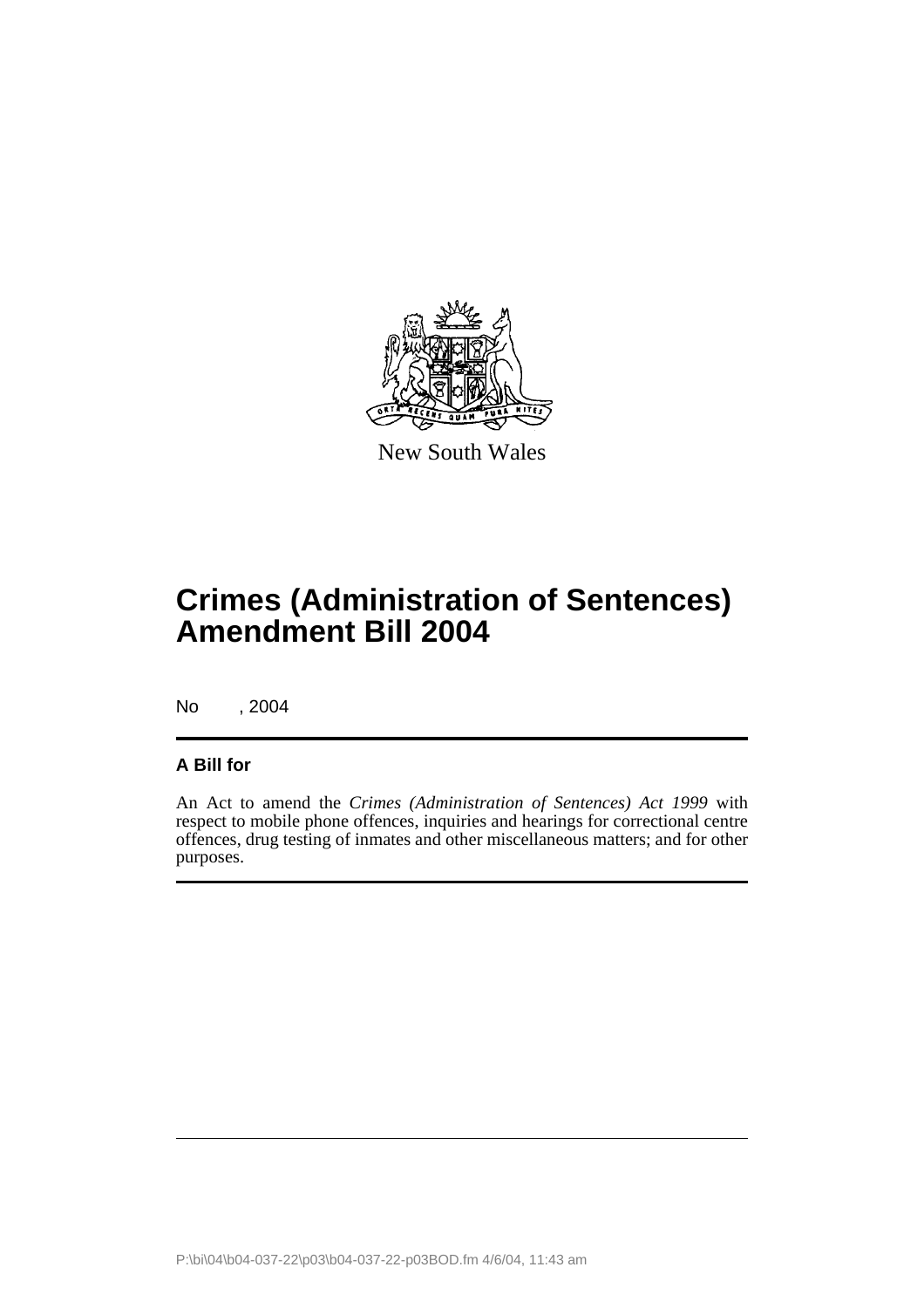|              | The Legislature of New South Wales enacts:                                                                                                                             | 1                   |  |  |
|--------------|------------------------------------------------------------------------------------------------------------------------------------------------------------------------|---------------------|--|--|
| 1            | Name of Act                                                                                                                                                            |                     |  |  |
|              | This Act is the Crimes (Administration of Sentences) Amendment<br>Act 2004.                                                                                            | 3<br>$\overline{4}$ |  |  |
| $\mathbf{2}$ | <b>Commencement</b>                                                                                                                                                    | 5                   |  |  |
|              | This Act commences on a day or days to be appointed by<br>(1)<br>proclamation, except as provided by this section.                                                     | 6<br>$\overline{7}$ |  |  |
|              | The amendments made by Schedule 2 commence on the<br>(2)<br>commencement of Schedule 1 [14] to the Crimes (Administration of<br>Sentences) Further Amendment Act 2002. | 8<br>9<br>10        |  |  |
|              | The amendments made by Schedule 3.2 commence on the date of<br>(3)<br>assent.                                                                                          | 11<br>12            |  |  |
| 3            | Amendment of Crimes (Administration of Sentences) Act 1999 No 93                                                                                                       | 13                  |  |  |
|              | The Crimes (Administration of Sentences) Act 1999 is amended as<br>set out in Schedules 1 and 2.                                                                       | 14<br>15            |  |  |
| 4            | <b>Amendment of other Acts and instrument</b>                                                                                                                          | 16                  |  |  |
|              | The Acts and instrument specified in Schedule 3 are amended as set<br>out in that Schedule.                                                                            | 17<br>18            |  |  |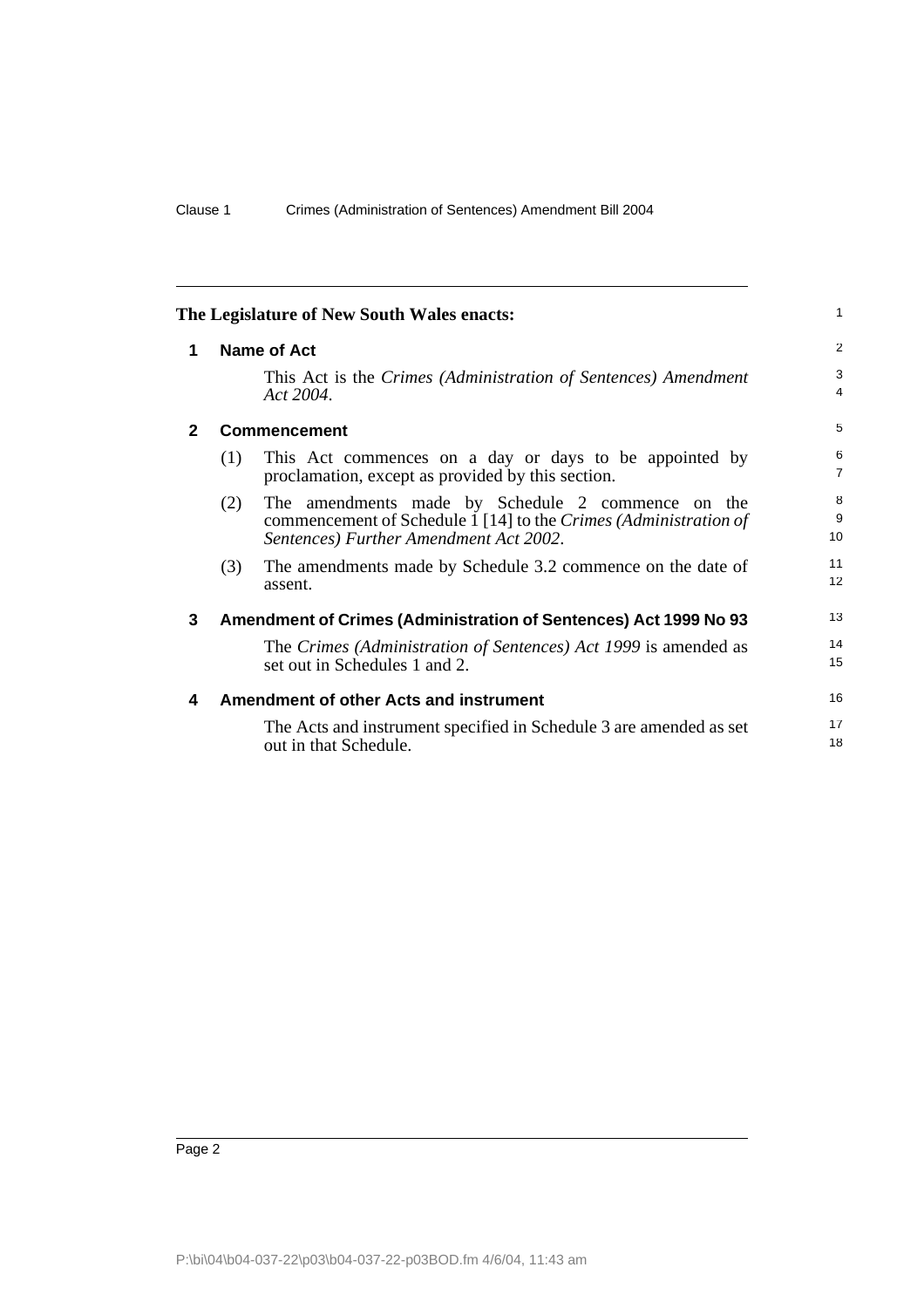Amendment of Crimes (Administration of Sentences) Act 1999 Schedule 1

|                     |                                 | Schedule 1 Amendment of Crimes (Administration of<br><b>Sentences) Act 1999</b> |                                                                                              | 1<br>$\overline{\mathbf{c}}$ |
|---------------------|---------------------------------|---------------------------------------------------------------------------------|----------------------------------------------------------------------------------------------|------------------------------|
|                     |                                 |                                                                                 | (Section 3)                                                                                  | 3                            |
| [1]                 | <b>Section 3 Interpretation</b> |                                                                                 |                                                                                              | 4                            |
|                     |                                 |                                                                                 | Insert in alphabetical order in section $3(1)$ :                                             | 5                            |
|                     |                                 |                                                                                 | non-invasive sample means any of the following samples of<br>human biological material:      | 6<br>$\overline{7}$          |
|                     |                                 | (a)                                                                             | a sample of breath, taken by breath test, breath analysis<br>or otherwise,                   | 8<br>9                       |
|                     |                                 | (b)                                                                             | a sample of urine,                                                                           | 10                           |
|                     |                                 | (c)                                                                             | a sample of faeces,                                                                          | 11                           |
|                     |                                 | (d)                                                                             | a sample of saliva taken by buccal swab,                                                     | 12                           |
|                     |                                 | (e)                                                                             | a sample of nail,                                                                            | 13                           |
|                     |                                 | (f)                                                                             | a sample of hair other than pubic hair,                                                      | 14                           |
|                     |                                 | (g)                                                                             | a sample of sweat taken by swab or washing from any<br>external part of the body other than: | 15<br>16                     |
|                     |                                 |                                                                                 | the genital or anal area or the buttocks, or<br>(i)                                          | 17                           |
|                     |                                 |                                                                                 | the breasts of a female or a transgender person<br>(ii)<br>who identifies as a female.       | 18<br>19                     |
| [2]                 | <b>Section 51 Definitions</b>   |                                                                                 |                                                                                              | 20                           |
|                     |                                 |                                                                                 | Omit the definitions of <i>major offence</i> and <i>minor offence</i> .                      | 21                           |
| $\lbrack 3 \rbrack$ |                                 |                                                                                 | Section 53 Penalties governor may impose                                                     | 22                           |
|                     |                                 |                                                                                 | Omit "minor offence" from section 53 $(1)$ , $(2)$ and $(3)$ wherever occurring.             | 23                           |
|                     |                                 |                                                                                 | Insert instead "correctional centre offence".                                                | 24                           |
| [4]                 | Section 53 (1) (b)              |                                                                                 |                                                                                              | 25                           |
|                     |                                 |                                                                                 | Omit "28". Insert instead "56".                                                              | 26                           |
| [5]                 | Section 53 (1) (c)              |                                                                                 |                                                                                              | 27                           |
|                     |                                 |                                                                                 | Omit "3". Insert instead "7".                                                                | 28                           |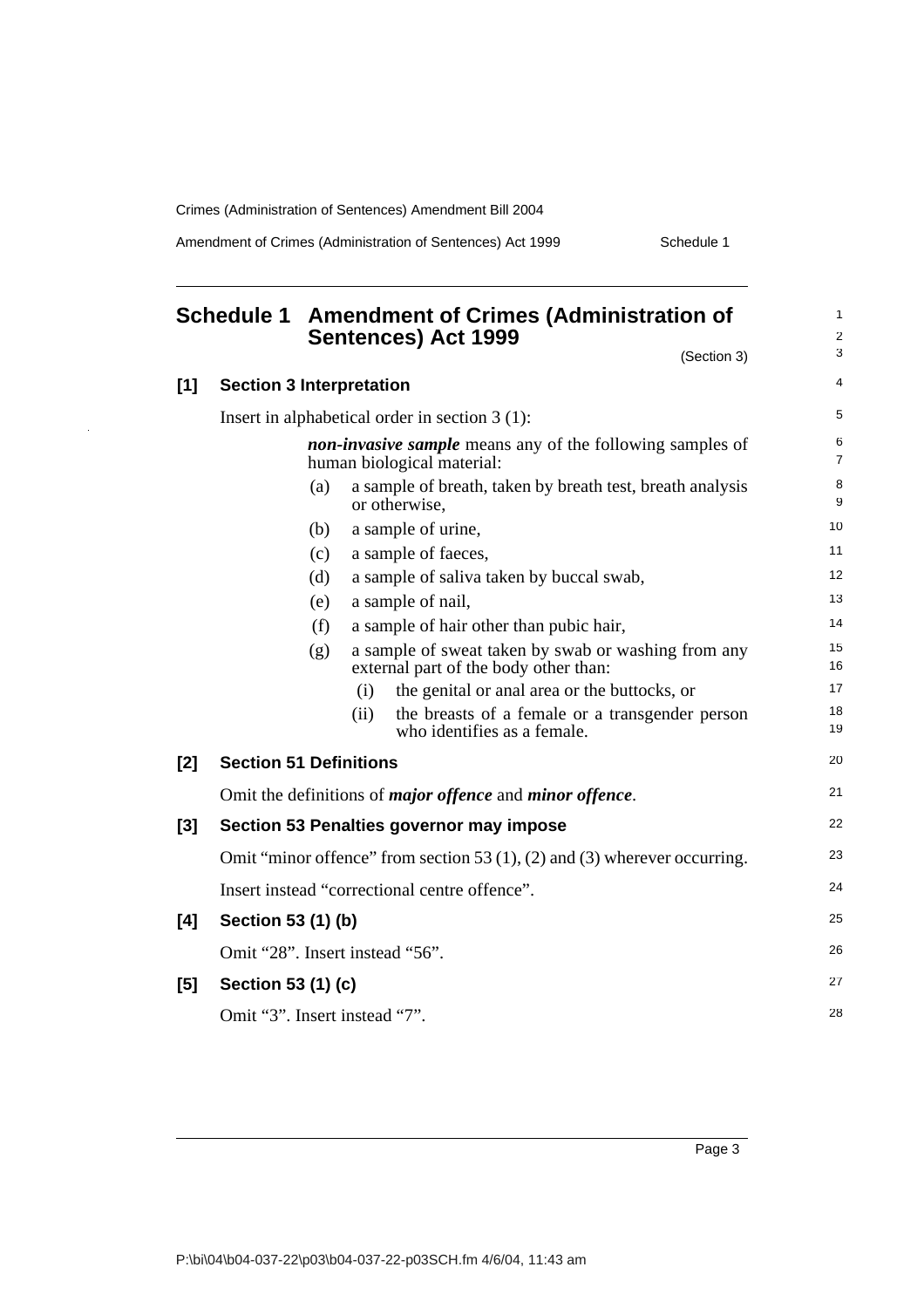| [6]   |      | Section 54 Reference of offences to Visiting Magistrate                                                                                                                                                                                                                               | 1                                  |
|-------|------|---------------------------------------------------------------------------------------------------------------------------------------------------------------------------------------------------------------------------------------------------------------------------------------|------------------------------------|
|       |      | Omit section 54 (1). Insert instead:                                                                                                                                                                                                                                                  | $\overline{a}$                     |
|       | (1)  | The governor may refer a correctional centre offence with<br>which an inmate is charged to a Visiting Magistrate for<br>hearing and determination if the governor considers that,<br>because of the serious nature of the offence, it should be<br>referred to a Visiting Magistrate. | 3<br>4<br>5<br>6<br>$\overline{7}$ |
| $[7]$ |      | Section 55 Hearing of charges by Visiting Magistrate                                                                                                                                                                                                                                  | 8                                  |
|       |      | Omit section 55 (5). Insert instead:                                                                                                                                                                                                                                                  | 9                                  |
|       | (5)  | Any hearing in the proceedings is to be held:                                                                                                                                                                                                                                         | 10                                 |
|       |      | in the correctional centre at which the inmate is in<br>(a)<br>custody, or                                                                                                                                                                                                            | 11<br>12                           |
|       |      | if the Visiting Magistrate is satisfied that it is in the<br>(b)<br>interests of the administration of justice for it to be held<br>elsewhere—at any other place appointed by the<br>Visiting Magistrate (an <i>appointed place</i> ).                                                | 13<br>14<br>15<br>16               |
|       | (5A) | If a Visiting Magistrate appoints an appointed place for the<br>holding of any hearing in the proceedings, the Visiting<br>Magistrate may do any of the following:                                                                                                                    | 17<br>18<br>19                     |
|       |      | (a)<br>direct that the inmate must appear before the Visiting<br>Magistrate by way of audio visual link from the<br>correctional centre at which the inmate is in custody,                                                                                                            | 20<br>21<br>22                     |
|       |      | direct that any other inmate who gives evidence or<br>(b)<br>makes a submission in the hearing is to do so by way of<br>audio visual link from the correctional centre at which<br>that inmate is in custody,                                                                         | 23<br>24<br>25<br>26               |
|       |      | (c)<br>direct that any person other than an inmate who gives<br>evidence or makes a submission is to do so by way of<br>audio visual link from any place within New South<br>Wales nominated by the Visiting Magistrate.                                                              | 27<br>28<br>29<br>30               |
|       | (5B) | The Visiting Magistrate must not make a direction referred to<br>in subsection (5A) if:                                                                                                                                                                                               | 31<br>32                           |
|       |      | (a)<br>the necessary audio visual facilities are unavailable or<br>cannot reasonably be made available, or                                                                                                                                                                            | 33<br>34                           |
|       |      | the Visiting Magistrate is satisfied that the direction<br>(b)<br>would be unfair to a party to the proceedings.                                                                                                                                                                      | 35<br>36                           |

Page 4

J.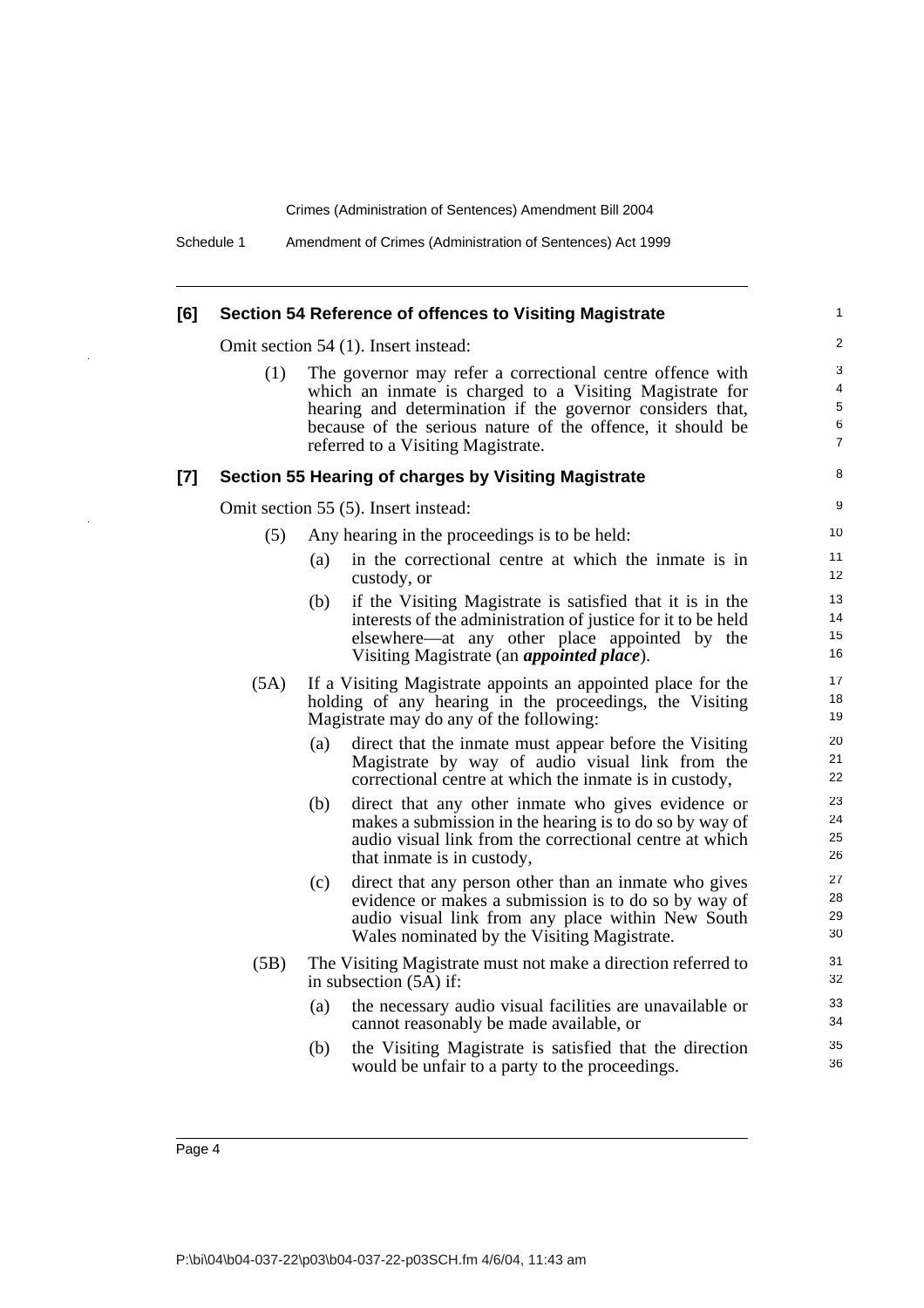#### Amendment of Crimes (Administration of Sentences) Act 1999 Schedule 1

|        | (5C)               | Facilities are to be made available for private communication<br>between an inmate appearing by way of audio visual link<br>under this section and the inmate's representative in the<br>proceedings if the inmate's representative attends the hearing<br>at the appointed place.                                                                                                                                                                                                  | 1<br>$\overline{2}$<br>3<br>$\overline{\mathbf{4}}$<br>5 |
|--------|--------------------|-------------------------------------------------------------------------------------------------------------------------------------------------------------------------------------------------------------------------------------------------------------------------------------------------------------------------------------------------------------------------------------------------------------------------------------------------------------------------------------|----------------------------------------------------------|
|        | (5D)               | Any place at which a person appears, gives evidence or makes<br>a submission by way of audio visual link under this section is<br>taken to be part of the appointed place.                                                                                                                                                                                                                                                                                                          | 6<br>$\overline{7}$<br>8                                 |
|        | (5E)               | Subsection (5D) has effect, for example, for the purposes of<br>the laws relating to evidence, procedure, contempt of court or<br>perjury.                                                                                                                                                                                                                                                                                                                                          | 9<br>10<br>11                                            |
|        | (5F)               | Subsection (5D) also has the effect that any offence<br>committed at the place at which a person appears, gives<br>evidence or makes a submission under this section by way of<br>audio visual link is to be taken to have been committed at the<br>appointed place.                                                                                                                                                                                                                | 12<br>13<br>14<br>15<br>16                               |
|        | (5G)               | Sections 5D, 20A, 20B and 20D–20F of the <i>Evidence</i> (Audio<br>and Audio Visual Links) Act 1998 apply, with such<br>modifications as the Visiting Magistrate may direct, to<br>proceedings in which a person appears, gives evidence or<br>makes a submission by way of audio visual link under this<br>section as they apply to the appearance, giving evidence or<br>making of a submission by way of audio visual link in a<br>proceeding before a NSW court under that Act. | 17<br>18<br>19<br>20<br>21<br>22<br>23<br>24             |
|        | (5H)               | Nothing in this section prevents a direction under section<br>5BB (1) of the Evidence (Audio and Audio Visual Links) Act<br>1998 being made in the proceedings.                                                                                                                                                                                                                                                                                                                     | 25<br>26<br>27                                           |
| [8]    |                    | <b>Section 56 Penalties Visiting Magistrate may impose</b>                                                                                                                                                                                                                                                                                                                                                                                                                          | 28                                                       |
|        |                    | Omit "conducting an inquiry" from section 56 (1).                                                                                                                                                                                                                                                                                                                                                                                                                                   | 29                                                       |
|        |                    | Insert instead "hearing the charge".                                                                                                                                                                                                                                                                                                                                                                                                                                                | 30                                                       |
| [9]    | Section 56 (1)–(3) |                                                                                                                                                                                                                                                                                                                                                                                                                                                                                     | 31                                                       |
|        |                    | Omit "the offence" wherever occurring.                                                                                                                                                                                                                                                                                                                                                                                                                                              | 32                                                       |
|        |                    | Insert instead "the correctional centre offence".                                                                                                                                                                                                                                                                                                                                                                                                                                   | 33                                                       |
| $[10]$ | Section 56 (1) (b) |                                                                                                                                                                                                                                                                                                                                                                                                                                                                                     | 34                                                       |
|        |                    | Omit "56". Insert instead "90".                                                                                                                                                                                                                                                                                                                                                                                                                                                     | 35                                                       |
|        |                    |                                                                                                                                                                                                                                                                                                                                                                                                                                                                                     |                                                          |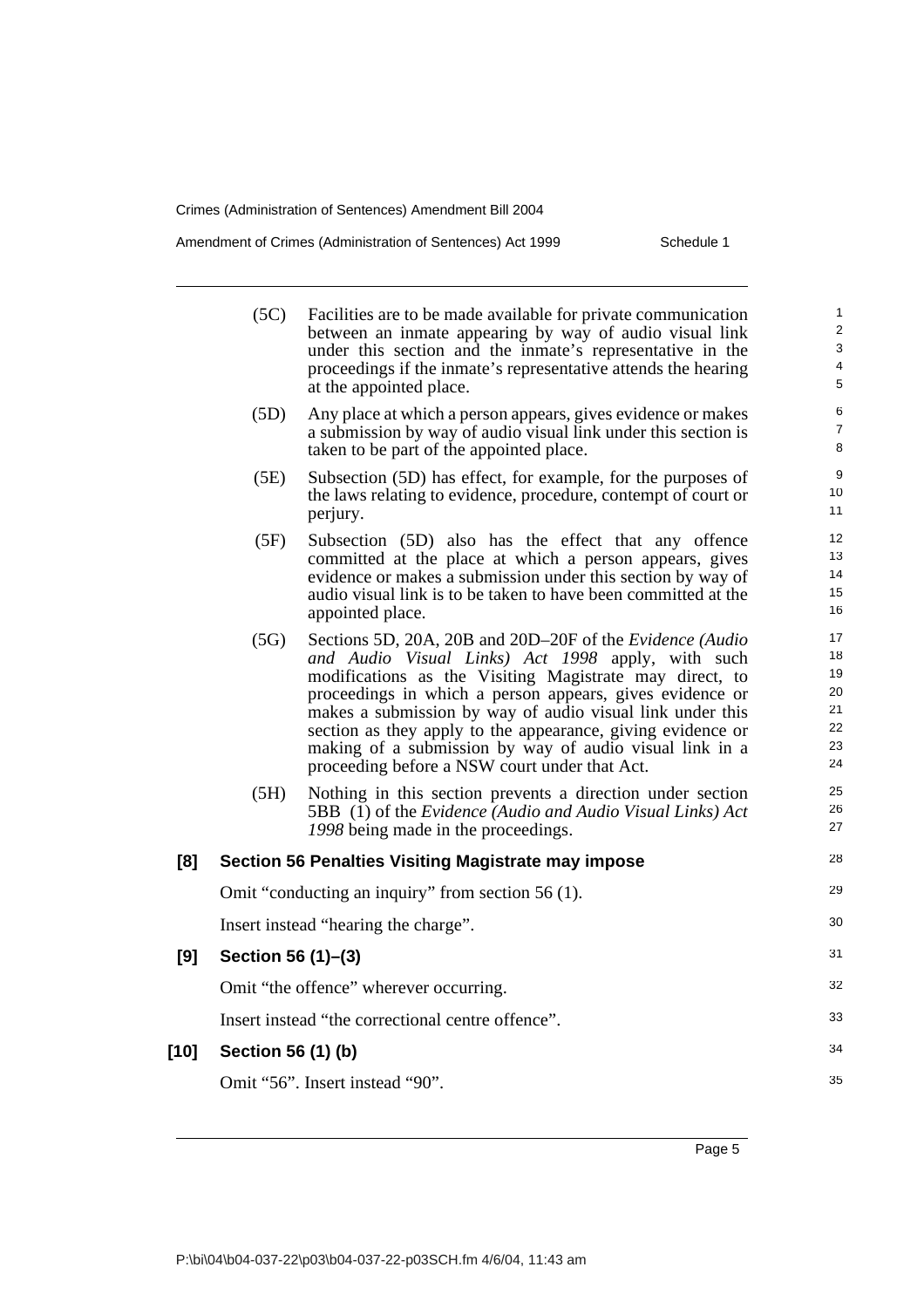Schedule 1 Amendment of Crimes (Administration of Sentences) Act 1999

| $[11]$ | Section 56 (1) (e)    |                                                                                                                                                                                                                                                                                                                                                                                                                                                                                                                  | 1                                            |
|--------|-----------------------|------------------------------------------------------------------------------------------------------------------------------------------------------------------------------------------------------------------------------------------------------------------------------------------------------------------------------------------------------------------------------------------------------------------------------------------------------------------------------------------------------------------|----------------------------------------------|
|        |                       | Omit "28 days". Insert instead "6 months".                                                                                                                                                                                                                                                                                                                                                                                                                                                                       | $\overline{c}$                               |
| $[12]$ | Section 56 (1) (f)    |                                                                                                                                                                                                                                                                                                                                                                                                                                                                                                                  | 3                                            |
|        |                       | Insert after section 56 $(1)$ (e):                                                                                                                                                                                                                                                                                                                                                                                                                                                                               | 4                                            |
|        |                       | (f)<br>imposition of a sentence of imprisonment for a period<br>not exceeding 6 months.                                                                                                                                                                                                                                                                                                                                                                                                                          | 5<br>6                                       |
| $[13]$ | <b>Section 56 (4)</b> |                                                                                                                                                                                                                                                                                                                                                                                                                                                                                                                  | 7                                            |
|        |                       | Insert after section 56 $(3)$ :                                                                                                                                                                                                                                                                                                                                                                                                                                                                                  | 8                                            |
|        | (4)                   | To avoid doubt, a Visiting Magistrate making an order<br>referred to in subsection $(1)$ (f) is a person exercising criminal<br>jurisdiction for the purposes of the definition of <i>court</i> in<br>section 3 (1) of the Crimes (Sentencing Procedure) Act 1999.                                                                                                                                                                                                                                               | 9<br>10<br>11<br>12                          |
| $[14]$ | <b>Section 56A</b>    |                                                                                                                                                                                                                                                                                                                                                                                                                                                                                                                  | 13                                           |
|        |                       | Insert after section 56:                                                                                                                                                                                                                                                                                                                                                                                                                                                                                         | 14                                           |
|        | 56A                   | Penalty for possession of a mobile phone                                                                                                                                                                                                                                                                                                                                                                                                                                                                         | 15                                           |
|        | (1)                   | The governor or Visiting Magistrate dealing with a charge<br>relating to a correctional centre offence arising out of the<br>possession of a mobile phone or any part of it, a mobile phone<br>SIM card or any part of it, or a mobile phone charger or any<br>part of it may order that an inmate be deprived, for up to 6<br>months, of such withdrawable privileges as the governor or<br>Visiting Magistrate may determine if satisfied beyond<br>reasonable doubt that the inmate is guilty of the offence. | 16<br>17<br>18<br>19<br>20<br>21<br>22<br>23 |
|        | (2)                   | Tor avoid doubt, if a penalty is imposed under this section in<br>respect of a correctional centre offence, a governor or Visiting<br>Magistrate must not also impose a penalty referred to in<br>section 53 or 56, as the case may be, in respect of the same<br>correctional centre offence.                                                                                                                                                                                                                   | 24<br>25<br>26<br>27<br>28                   |
| $[15]$ |                       | <b>Section 57 Drug tests for inmates</b>                                                                                                                                                                                                                                                                                                                                                                                                                                                                         | 29                                           |
|        |                       | Omit section 57 (1) (a). Insert instead:                                                                                                                                                                                                                                                                                                                                                                                                                                                                         | 30                                           |
|        |                       | the result of a test showing the presence of a drug in a<br>(a)<br>non-invasive sample taken from or provided by an<br>inmate, or                                                                                                                                                                                                                                                                                                                                                                                | 31<br>32<br>33                               |
|        |                       |                                                                                                                                                                                                                                                                                                                                                                                                                                                                                                                  |                                              |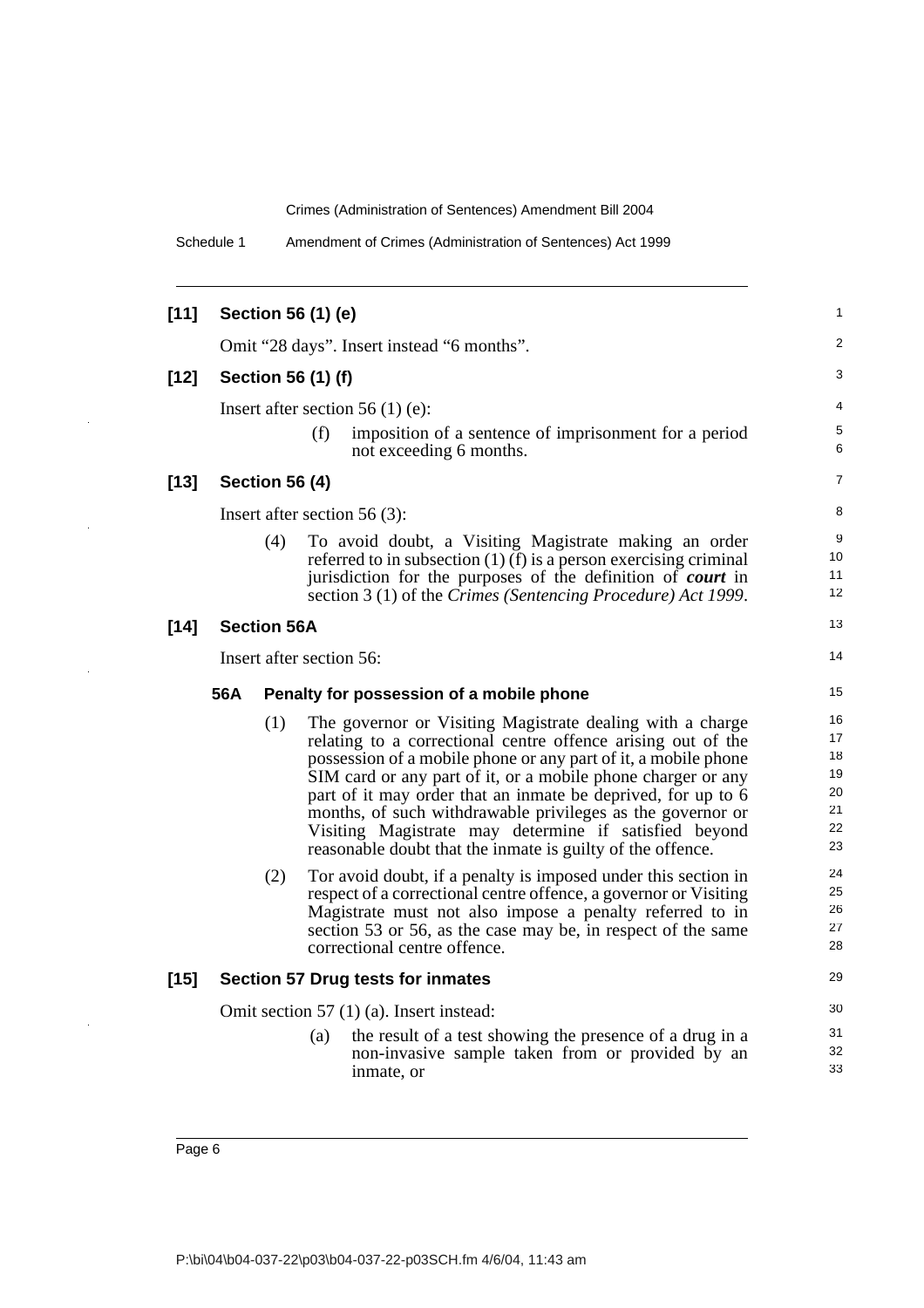|  | Amendment of Crimes (Administration of Sentences) Act 1999 | Schedule 1 |
|--|------------------------------------------------------------|------------|
|--|------------------------------------------------------------|------------|

| $[16]$ | Section 57 (1) (b)                                                                          | 1              |
|--------|---------------------------------------------------------------------------------------------|----------------|
|        | Omit "provide a sample of his or her urine".                                                | $\overline{2}$ |
|        | Insert instead "provide, or enable to be taken, from the inmate a non-<br>invasive sample". | 3<br>4         |
| $[17]$ | Section 59 Compensation for property damage                                                 | 5              |
|        | Omit "\$100" from section 59 (2). Insert instead "\$500".                                   | 6              |
| $[18]$ | Section 62 Appeals against decisions of Visiting Magistrates                                | 7              |
|        | Insert "or (f)" after "section 56 (1) (e)" in clause 62 (1).                                | 8              |
| $[19]$ | <b>Section 79 Regulations</b>                                                               | 9              |
|        | Omit "an inmate's breath, urine or faeces" from section 79 (v).                             | 10             |
|        | Insert instead "a non-invasive sample provided by, or taken from, an<br>inmate".            | 11<br>12       |
| $[20]$ | Section 79 (w)                                                                              | 13             |
|        | Omit the paragraph.                                                                         | 14             |
| $[21]$ | <b>Section 101 Regulations</b>                                                              | 15             |
|        | Omit "an offender's breath, urine or faeces" from section 101 (f).                          | 16             |
|        | Insert instead "a non-invasive sample provided by, or taken from, an<br>offender".          | 17<br>18       |
| $[22]$ | <b>Section 117 Regulations</b>                                                              | 19             |
|        | Omit "an offender's breath, urine or faeces" from section 117 (e).                          | 20             |
|        | Insert instead "a non-invasive sample provided by, or taken from, an<br>offender".          | 21<br>22       |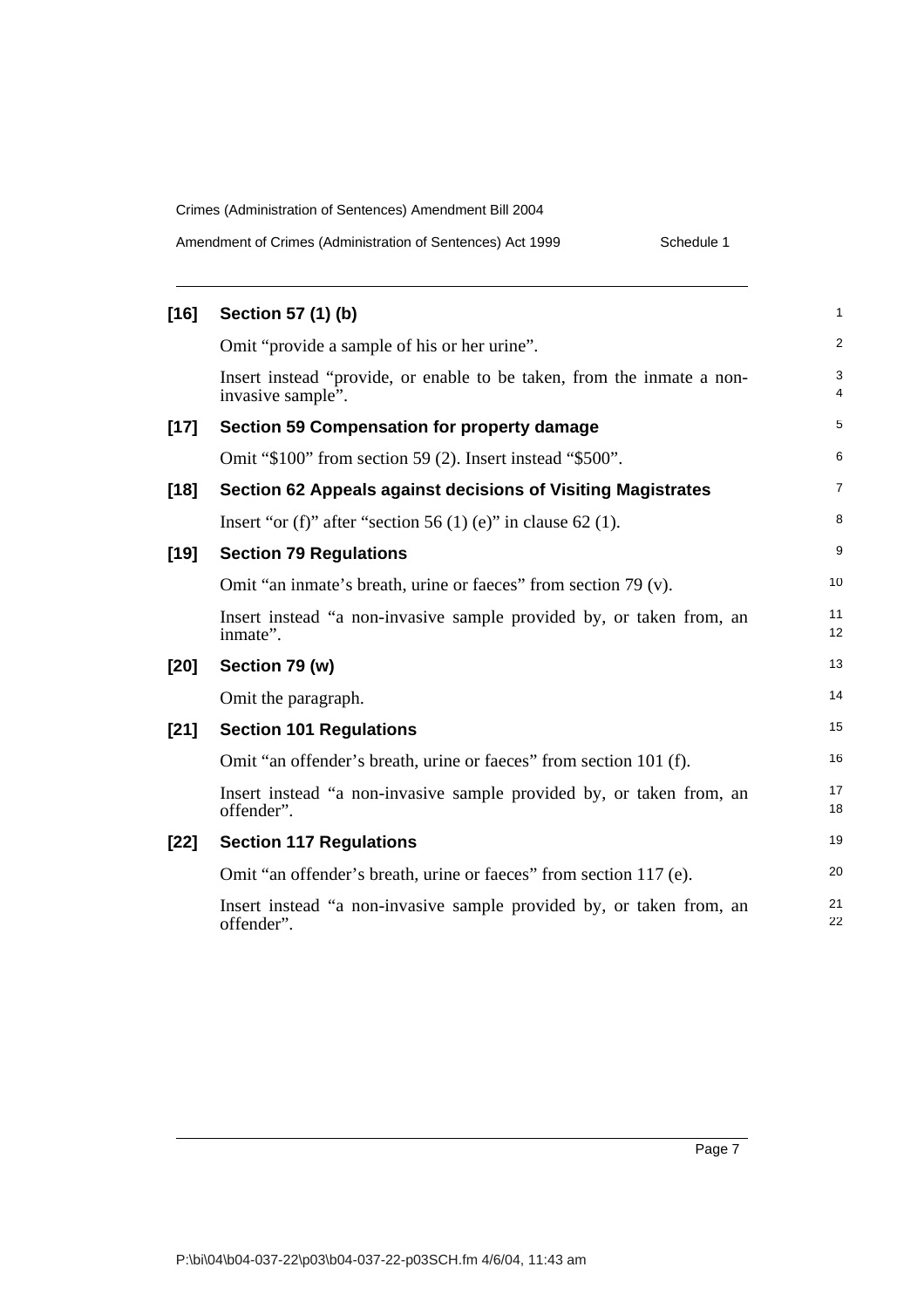Schedule 1 Amendment of Crimes (Administration of Sentences) Act 1999

#### **[23] Section 163 Revocation of periodic detention order**

Omit section 163 (2) and (2A). Insert instead:

- (2) The Parole Board must revoke an offender's periodic detention order on the application of the Commissioner if the Parole Board is satisfied that:
	- (a) the offender:
		- (i) has failed to report for 3 or more detention periods, whether during the same sentence of imprisonment or during different sentences of imprisonment being served consecutively (or partly consecutively) and whether any of the failures to report occurred before or after a reinstatement of the offender's periodic detention order under section 164A or 168A, and

- (ii) has not had a periodic detention order reinstated previously under section 164A or 168A following revocation for failure to report for 3 or more detention periods, whether under this subsection or any other law, or
- (b) the offender:
	- (i) has failed to report for at least 1 detention period, and
	- (ii) has had a periodic detention order reinstated previously under section 164A or section 168A following revocation for failure to report for 3 or more detention periods, whether under this subsection or any other law,

and the Parole Board is satisfied that the failures to report occurred otherwise than on leave of absence and are not the subject of an exemption under section 90.

- (2A) An application under subsection (2) must be made:
	- (a) if the Commissioner is satisfied that:
		- (i) an offender has failed to report for 3 or more consecutive detention periods, and
		- (ii) the offender has failed to apply for, or been refused, leave of absence with respect to each of the detention periods referred to in subparagraph (i), and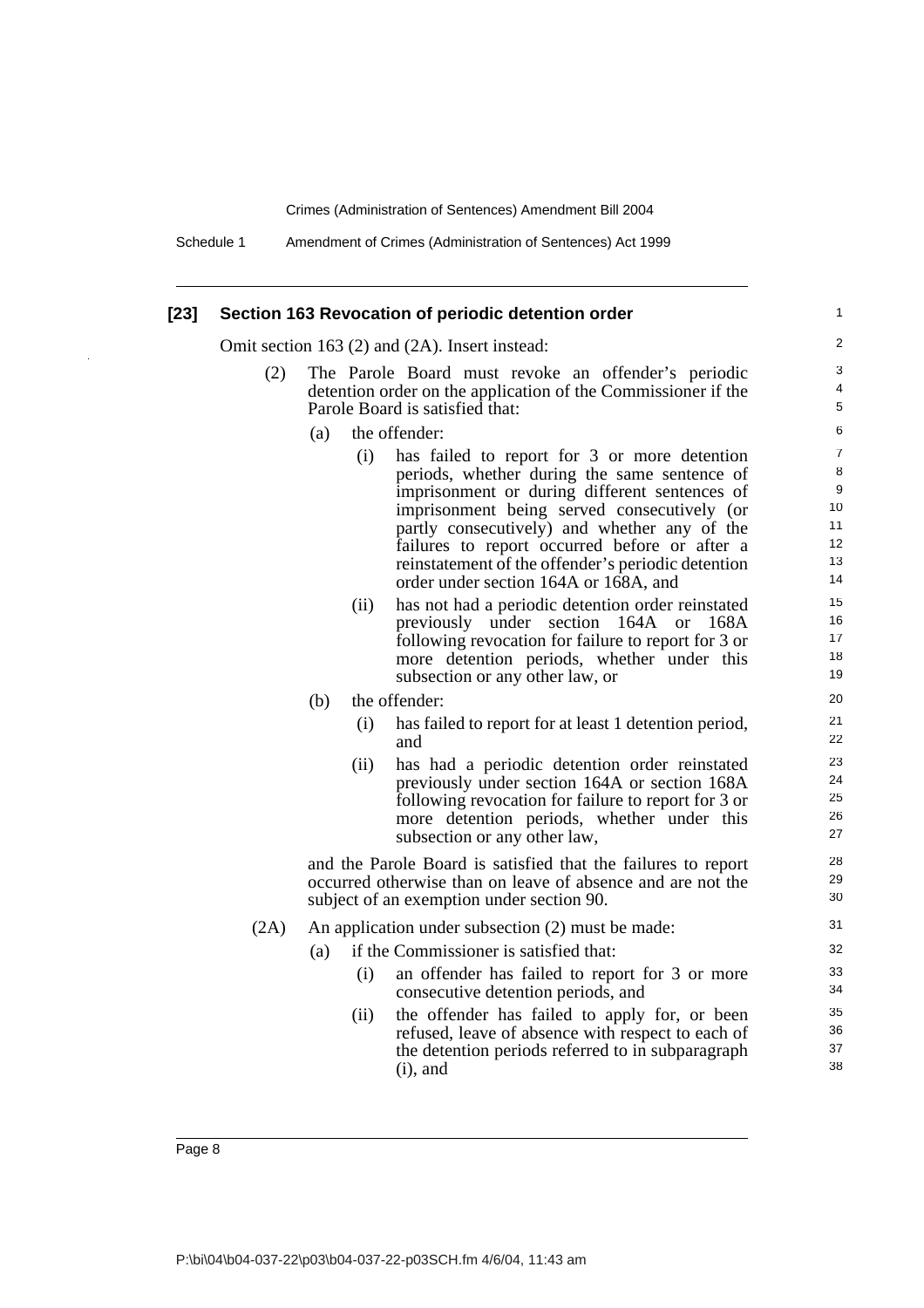#### Amendment of Crimes (Administration of Sentences) Act 1999 Schedule 1

|        |     | (iii)                             | the offender's periodic detention order has not<br>previously been reinstated under section 164A or<br>168A following revocation for failure to report<br>for 3 or more detention periods, whether under<br>subsection $(2)$ or any other law, or | $\mathbf{1}$<br>$\overline{2}$<br>3<br>$\overline{\mathbf{4}}$<br>$\mathbf 5$ |
|--------|-----|-----------------------------------|---------------------------------------------------------------------------------------------------------------------------------------------------------------------------------------------------------------------------------------------------|-------------------------------------------------------------------------------|
|        |     | (b)                               | if the Commissioner is satisfied that:                                                                                                                                                                                                            | 6                                                                             |
|        |     | (i)                               | an offender has failed to report for at least 1<br>detention period, and                                                                                                                                                                          | $\overline{7}$<br>8                                                           |
|        |     | (ii)                              | the offender has failed to apply for, or been<br>refused, leave of absence with respect to the<br>detention period referred to in subparagraph (i),<br>and                                                                                        | $\boldsymbol{9}$<br>10<br>11<br>12                                            |
|        |     | (iii)                             | the offender's periodic detention order has<br>previously been reinstated under section 164A or<br>168A following revocation for failure to report<br>for 3 or more detention periods, whether under<br>subsection $(2)$ or any other law.        | 13<br>14<br>15<br>16<br>17                                                    |
| $[24]$ |     | <b>Section 249 Definitions</b>    |                                                                                                                                                                                                                                                   | 18                                                                            |
|        |     | Insert at the end of the section: |                                                                                                                                                                                                                                                   | 19                                                                            |
|        | (2) |                                   | For the removal of doubt, <i>person in custody</i> in subsection $(1)$<br>includes a person in lawful custody:                                                                                                                                    | 20<br>21                                                                      |
|        |     | (a)                               | refused bail by an authorised officer as referred to in<br>section 20 of the <i>Bail Act 1978</i> , or                                                                                                                                            | 22<br>23                                                                      |
|        |     | (b)                               | granted bail by an authorised officer but not released as<br>referred to in section 20 of the <i>Bail Act 1978</i> , or                                                                                                                           | 24<br>25                                                                      |
|        |     | (c)                               | arrested under section 50 (1) (a) of the <i>Bail Act 1978</i> , or                                                                                                                                                                                | 26                                                                            |
|        |     | (d)                               | apprehended under a warrant referred to in section 50<br>$(1)$ (b) (i) of the <i>Bail Act 1978</i> .                                                                                                                                              | 27<br>28                                                                      |
| $[25]$ |     |                                   | Section 250 Transport and detention of persons in custody                                                                                                                                                                                         | 29                                                                            |
|        |     |                                   | Insert ", court" after "correctional centre" in section 250 (2) (a).                                                                                                                                                                              | 30                                                                            |
| $[26]$ |     |                                   | Section 255 Effect of extension of sentence                                                                                                                                                                                                       | 31                                                                            |
|        |     |                                   | Insert ", or partly consecutively," after "consecutively" in section 255 (2).                                                                                                                                                                     | 32                                                                            |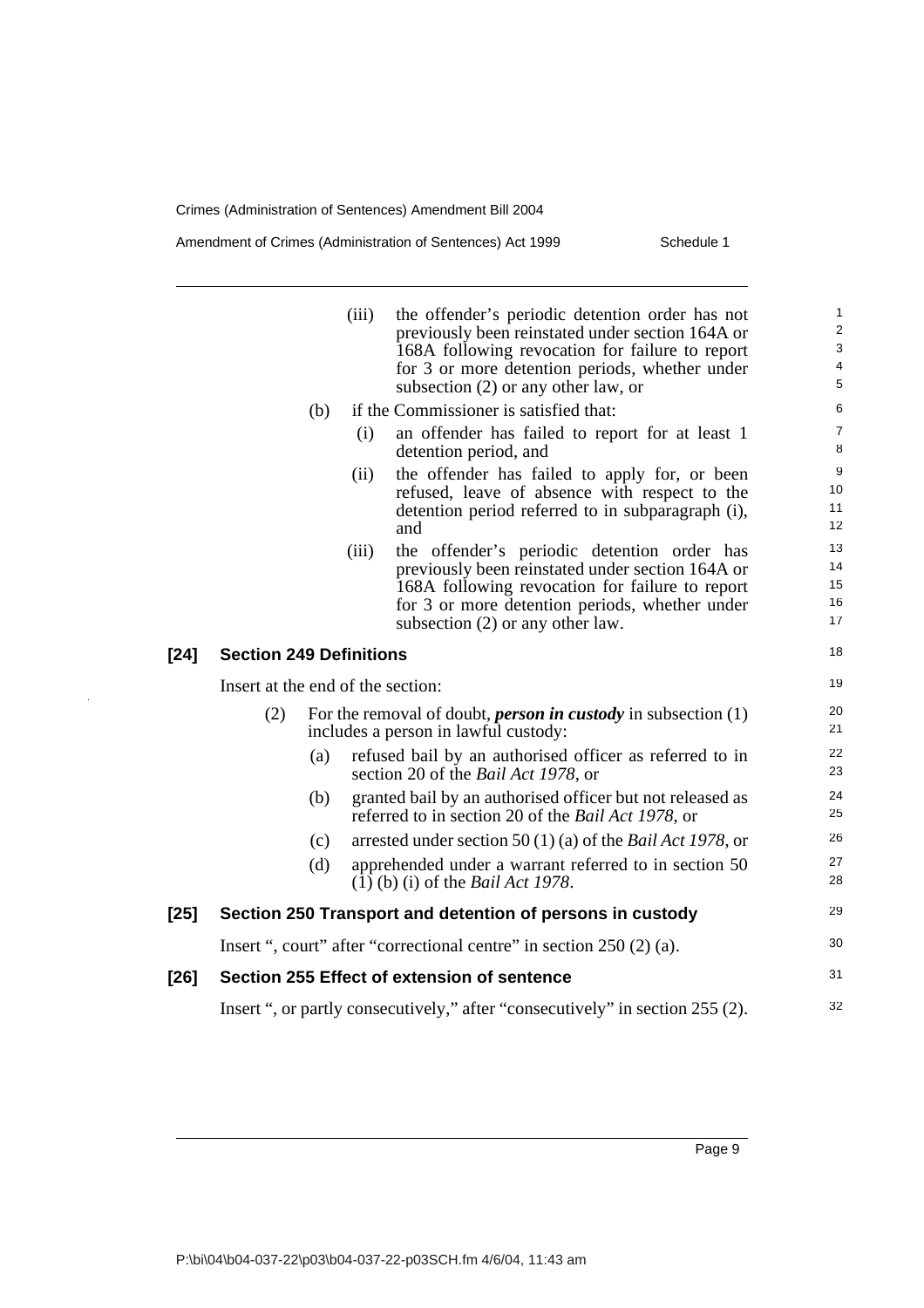Schedule 1 Amendment of Crimes (Administration of Sentences) Act 1999

| $[27]$ | Section 255 (2) (a) |                                                                                                                                                                                                          | 1                            |
|--------|---------------------|----------------------------------------------------------------------------------------------------------------------------------------------------------------------------------------------------------|------------------------------|
|        | occurring.          | Insert "(or before)" after "sentence" in section $255(2)$ (a) where secondly                                                                                                                             | $\overline{\mathbf{c}}$<br>3 |
| $[28]$ | Section 255 (2) (b) |                                                                                                                                                                                                          | 4                            |
|        |                     | Insert "(but after the end of any non-parole period)" after "sentence"<br>where secondly occurring.                                                                                                      | 5<br>6                       |
| $[29]$ |                     | <b>Schedule 2 Serious Offenders Review Council</b>                                                                                                                                                       | 7                            |
|        |                     | Omit clause 3 (1). Insert instead:                                                                                                                                                                       | 8                            |
|        | (1)                 | The Commissioner may establish a list of officers of the<br>Department eligible to be nominated as the deputy of an<br>official member ( <i>eligible officers</i> ).                                     | 9<br>10<br>11                |
|        | (1A)                | An official member may from time to time nominate an<br>eligible officer to be the deputy of the official member.                                                                                        | 12<br>13                     |
|        | (1B)                | The nomination of a deputy of an official member under this<br>clause may be revoked at any time by the Commissioner or<br>the official member that nominated the deputy.                                | 14<br>15<br>16               |
|        | (1C)                | The nomination of a deputy under this clause may be for a<br>specified period or an indefinite period and, in respect of the<br>period the nomination is in force, has effect according to its<br>terms. | 17<br>18<br>19<br>20         |
|        | (1D)                | The nomination of a deputy of an official member under this<br>clause is revoked on revocation of the appointment of the<br>official member under clause 7.                                              | 21<br>22<br>23               |
| $[30]$ |                     | Schedule 5 Savings, transitional and other provisions                                                                                                                                                    | 24                           |
|        |                     | Insert at the end of clause $1(1)$ :                                                                                                                                                                     | 25                           |
|        |                     | Crimes (Administration of Sentences) Amendment Act 2004                                                                                                                                                  | 26                           |

l,

l,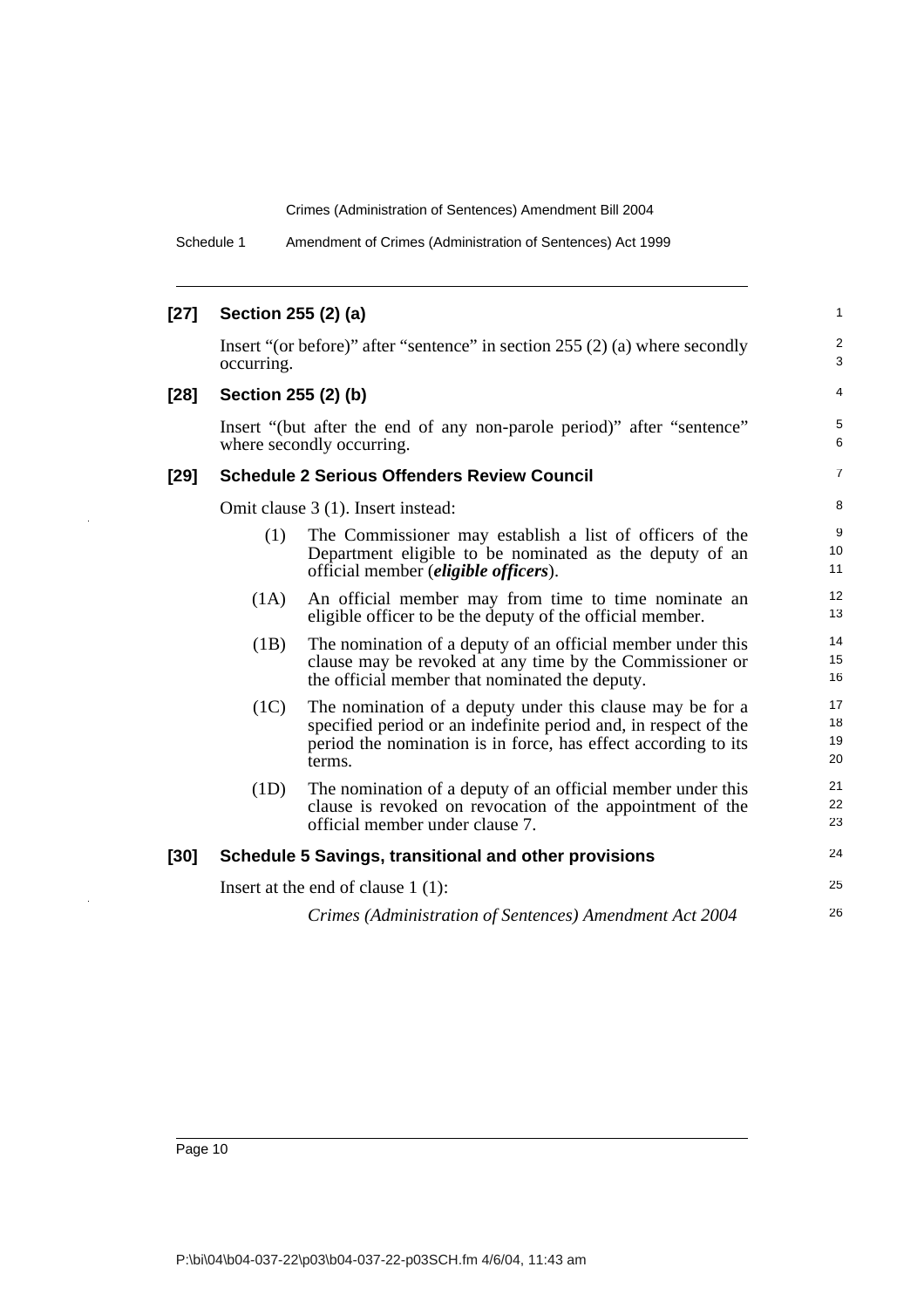| Amendment of Crimes (Administration of Sentences) Act 1999 |  |  |
|------------------------------------------------------------|--|--|
|------------------------------------------------------------|--|--|

Schedule 1

| $[31]$ | <b>Schedule 5</b> |                                                                                                                                                                                                                                                                                                                                                                           | 1                                |
|--------|-------------------|---------------------------------------------------------------------------------------------------------------------------------------------------------------------------------------------------------------------------------------------------------------------------------------------------------------------------------------------------------------------------|----------------------------------|
|        |                   | Insert at the end of the Schedule with appropriate Part and clause numbers:                                                                                                                                                                                                                                                                                               | 2                                |
|        | Part              | Provisions consequent on enactment of<br><b>Crimes (Administration of Sentences)</b><br><b>Amendment Act 2004</b>                                                                                                                                                                                                                                                         | 3<br>4<br>5                      |
|        |                   | <b>Definition</b>                                                                                                                                                                                                                                                                                                                                                         | 6                                |
|        |                   | In this Part, the 2004 amending Act means the Crimes<br>(Administration of Sentences) Amendment Act 2004.                                                                                                                                                                                                                                                                 | 7<br>8                           |
|        |                   | Removal of distinction between major offence and minor<br>offence                                                                                                                                                                                                                                                                                                         | 9<br>10                          |
|        |                   | Sections 51, 53 and 54, as in force before their amendment by<br>the 2004 amending Act, continue to apply to any correctional<br>centre offence committed before the commencement of those<br>amendments, and such offences are to be dealt with in<br>accordance with those sections as if they had not been so<br>amended.                                              | 11<br>12<br>13<br>14<br>15<br>16 |
|        |                   | <b>Hearing of charges by Visiting Magistrate</b>                                                                                                                                                                                                                                                                                                                          | 17                               |
|        |                   | Section 55, as in force before its amendment by the 2004<br>amending Act, continues to apply to any proceedings on a<br>charge referred to a Visiting Magistrate that had been referred<br>but not concluded before the commencement of that<br>amendment, and such proceedings are to be determined in<br>accordance with that section as if it had not been so amended. | 18<br>19<br>20<br>21<br>22<br>23 |
|        |                   | <b>Compensation for property damage</b>                                                                                                                                                                                                                                                                                                                                   | 24                               |
|        |                   | Section 59, as in force before its amendment by the 2004<br>amending Act, continues to apply to a correctional centre<br>offence committed before the commencement of that<br>amendment, and such an offence is to be dealt with in<br>accordance with that section as if it had not been so amended.                                                                     | 25<br>26<br>27<br>28<br>29       |
|        |                   | Revocation of periodic detention orders                                                                                                                                                                                                                                                                                                                                   | 30                               |
|        |                   | Section 163 $(2)$ and $(2A)$ , as substituted by the 2004<br>amending Act, apply to a failure to report for a detention<br>period that occurred before the commencement of the relevant                                                                                                                                                                                   | 31<br>32<br>33                   |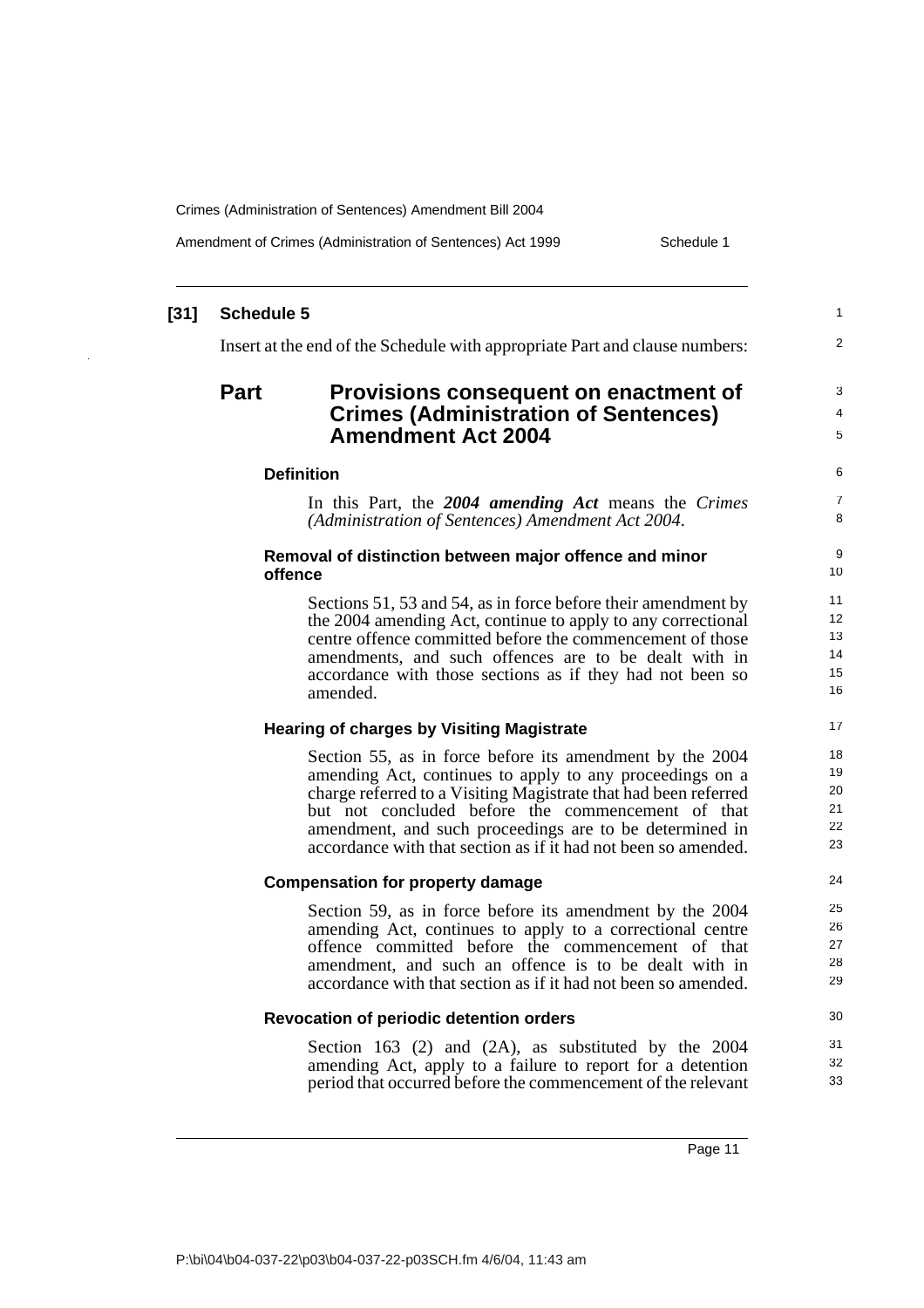Schedule 1 Amendment of Crimes (Administration of Sentences) Act 1999

provision (being one of a series of detention periods occurring during consecutive, or partly consecutive, sentences of imprisonment) only if it is one of a series of failures to report of which the most recent occurred after the relevant commencement.

#### **Extension of sentences**

- (1) Section 255, as in force before its amendment by the 2004 amending Act, continues to apply to a sentence whose term or non-parole period was extended under this Act before the commencement of that amendment.
- (2) Any such sentence and the date of commencement of any other sentence that is to be served consecutively with the extended sentence are to operate in accordance with section 255 as if it had not been so amended.

#### **Exempt documents within the meaning of Freedom of Information Act 1989**

A document that contains matter relating to functions in relation to which the office of Inspector-General of Corrective Services was, by virtue of section 9 of the *Freedom of Information Act 1989*, exempt from the operation of that Act immediately before 1 October 2003 is taken to be, and to always have been, an exempt document within the meaning of the *Freedom of Information Act 1989*.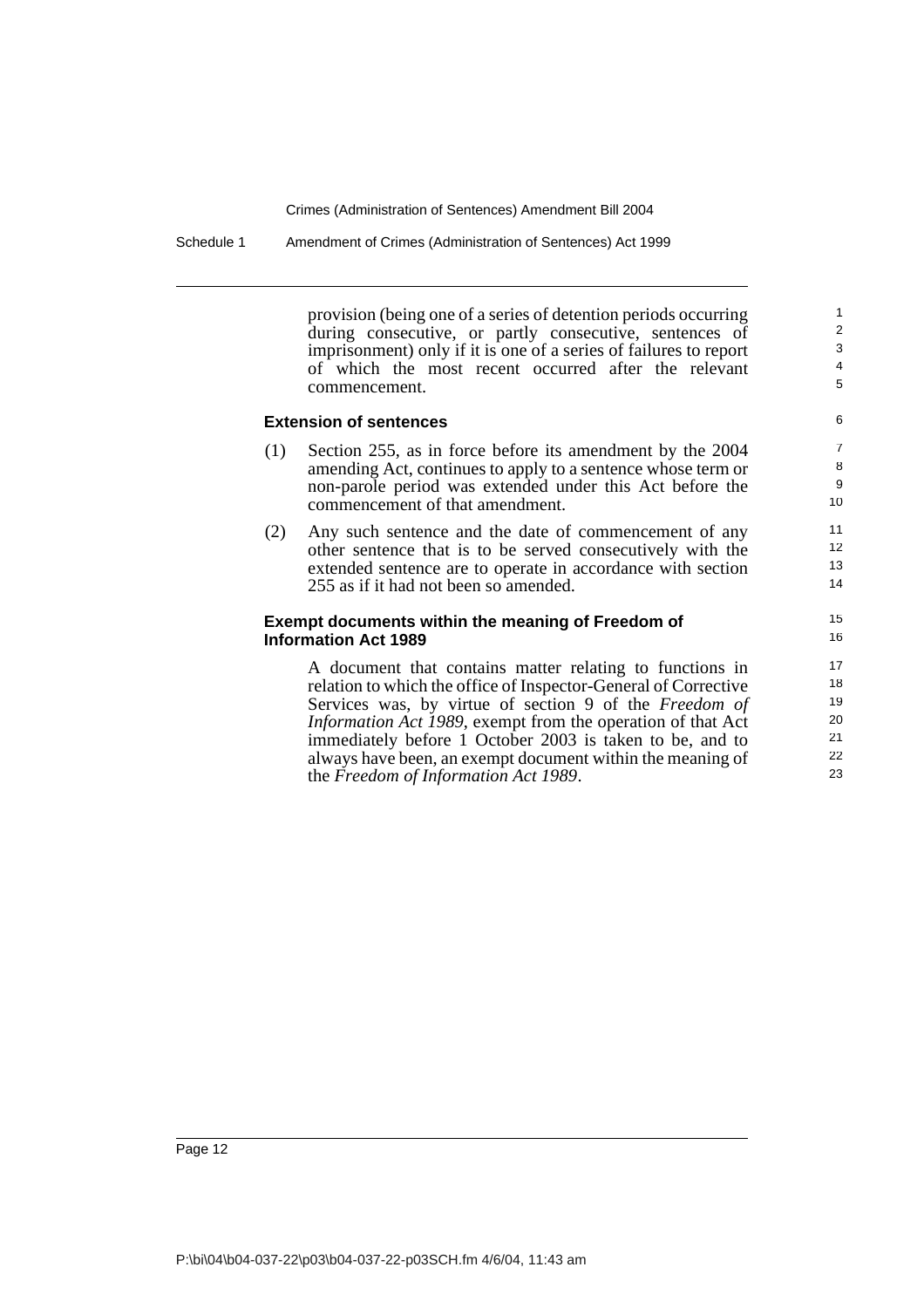Further amendments to Crimes (Administration of Sentences) Act 1999 Schedule 2

|       | <b>Schedule 2 Further amendments to Crimes</b><br>(Administration of Sentences) Act 1999<br>(Section 3)                |
|-------|------------------------------------------------------------------------------------------------------------------------|
| [1]   | Section 236F Testing of staff for alcohol and prohibited drugs                                                         |
|       | Omit "to provide a sample of the staff member's urine or hair" from<br>section $236F(1)$ (b).                          |
|       | Insert instead "to provide, or enable to be taken, a non-invasive sample<br>from the staff member".                    |
| $[2]$ | Section 236F (3) (b)                                                                                                   |
|       | Omit "to provide a sample of the member of staff's urine or hair".                                                     |
|       | Insert instead "to provide, or enable to be taken, a non-invasive sample<br>from the staff member".                    |
| $[3]$ | Section 236G Testing where member of correctional staff attends<br>hospital                                            |
|       | Omit "provide a sample of the member of staff's blood, urine or hair" from<br>section $236G(1)$ .                      |
|       | Insert instead "provide, or enable to be taken, a sample of blood or a non-<br>invasive sample from the staff member". |
| [4]   | <b>Section 236G (4)</b>                                                                                                |
|       | Omit "taking of a sample of blood, urine or hair".                                                                     |
|       | Insert instead "taking, or provision, of a sample of blood or a non-invasive<br>sample".                               |
| $[5]$ | <b>Section 236H Protection from liability</b>                                                                          |
|       | Omit "taking a sample of blood, urine or hair" from section 236H (1).                                                  |
|       | Insert instead "taking, or being provided with, a sample of blood or a non-<br>invasive sample".                       |
| [6]   | Section 236H (1) (a) and (b)                                                                                           |
|       | Omit "take the sample of blood, urine or hair" wherever occurring.                                                     |
|       | Insert instead "take, or be provided with, the sample of blood or the non-<br>invasive sample".                        |
|       |                                                                                                                        |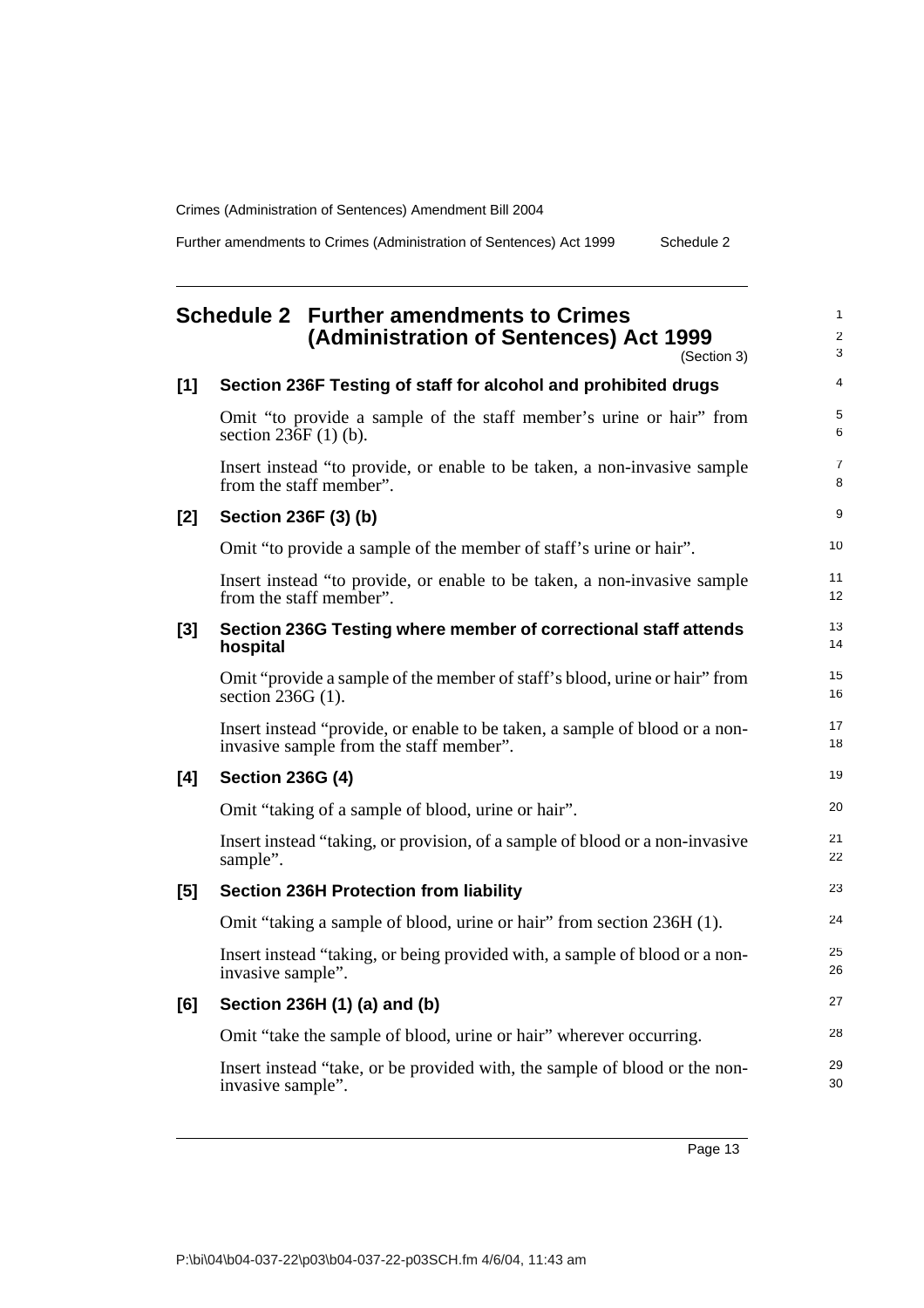Schedule 2 Further amendments to Crimes (Administration of Sentences) Act 1999

| $[7]$ | <b>Section 236I Regulations</b>                               | 1              |
|-------|---------------------------------------------------------------|----------------|
|       | Omit "samples of urine, hair or blood" from section 236I (c). | 2              |
|       | Insert instead "samples of blood or non-invasive samples".    | 3              |
| [8]   | Section 236I (e)                                              | $\overline{4}$ |
|       | Omit "a sample of the staff member's urine or hair".          | 5              |
|       | Insert instead "a non-invasive sample from the staff member". | 6              |
| [9]   | Section 236I (h)                                              | $\overline{7}$ |
|       | Omit "samples of urine, hair or blood".                       | 8              |
|       | Insert instead "samples of blood or non-invasive samples".    | 9              |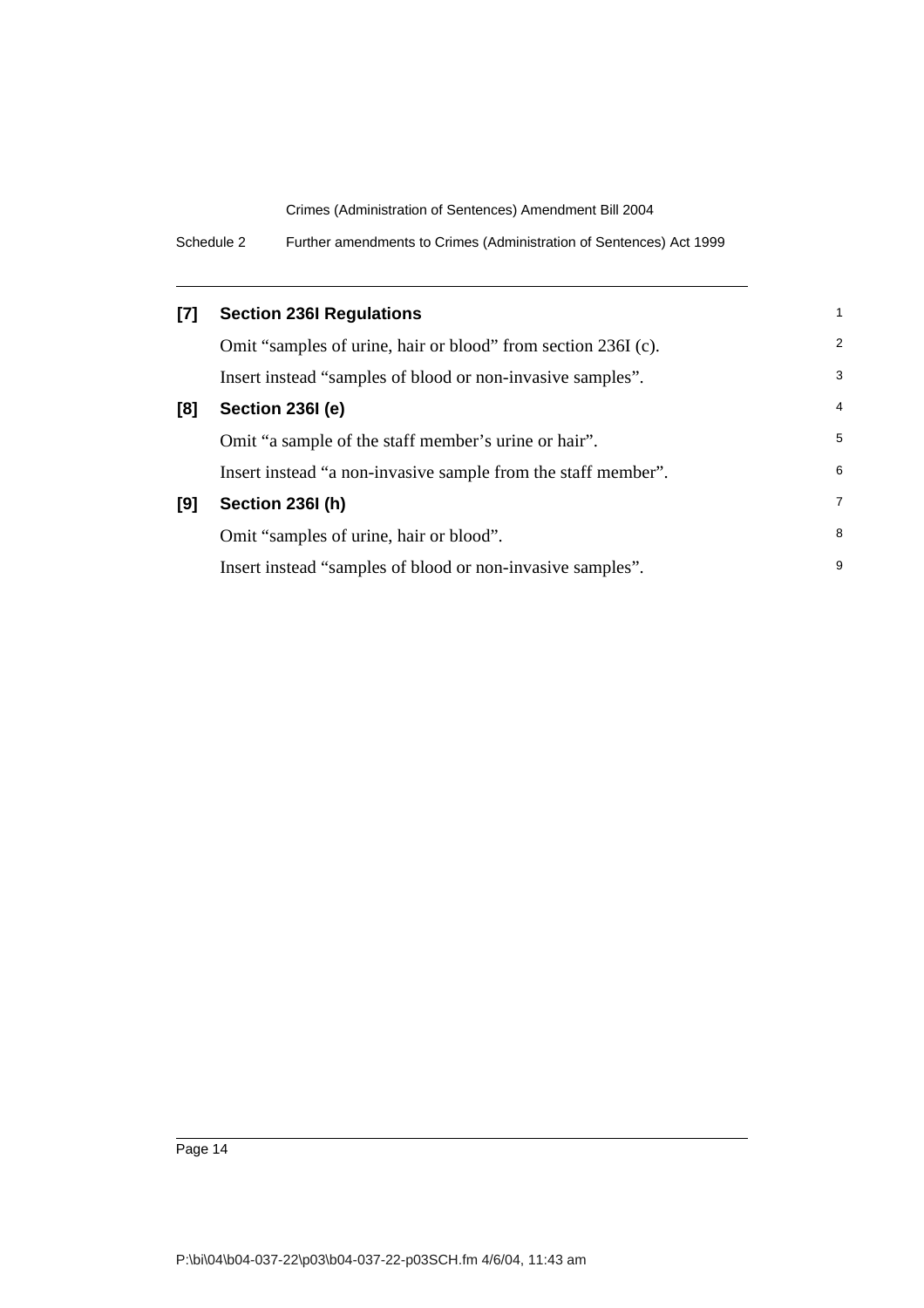Amendment of other Acts and instrument Schedule 3

 $\bar{\mathcal{A}}$ 

 $\hat{\mathcal{F}}$ 

|       | Schedule 3 Amendment of other Acts and instrument<br>(Section 4)                                                                                                                 | 1<br>$\overline{2}$ |
|-------|----------------------------------------------------------------------------------------------------------------------------------------------------------------------------------|---------------------|
| 3.1   | <b>Crimes (Administration of Sentences) Regulation 2001</b>                                                                                                                      | 3                   |
| [1]   | <b>Clause 113B</b>                                                                                                                                                               | 4                   |
|       | Insert after clause 113A:                                                                                                                                                        | 5                   |
|       | 113B<br>Inmate possession of a mobile phone                                                                                                                                      | 6                   |
|       | An inmate must not have in his or her possession a mobile<br>phone or any part of it, a mobile phone SIM card or any part<br>of it, or a mobile phone charger or any part of it. | 7<br>8<br>9         |
| [2]   | <b>Clause 116 Definition of "correctional centre offence"</b>                                                                                                                    | 10                  |
|       | Omit "Part 1 or 2 of" from clause $116$ (c).                                                                                                                                     | 11                  |
| $[3]$ | <b>Clause 117 Definition of "major offence"</b>                                                                                                                                  | 12                  |
|       | Omit the clause.                                                                                                                                                                 | 13                  |
| [4]   | <b>Clause 118 Attempts</b>                                                                                                                                                       | 14                  |
|       | Omit "and (if appropriate) a major offence".                                                                                                                                     | 15                  |
| [5]   | <b>Schedule 2</b>                                                                                                                                                                | 16                  |
|       | Omit the Schedule. Insert instead:                                                                                                                                               | 17                  |
|       | <b>Schedule 2 Correctional centre offences</b><br>(Clause 116)                                                                                                                   | 18<br>19            |

| <b>Provision</b> | <b>Subject</b>                                  |
|------------------|-------------------------------------------------|
| Clause 5         | Supply false or misleading particulars          |
| Clause 8         | Fail to surrender property on reception         |
| Clause 38        | Fail to clean yards                             |
| Clause 39        | Fail to comply with correctional centre routine |
| Clause 40        | Enter other cells                               |
|                  |                                                 |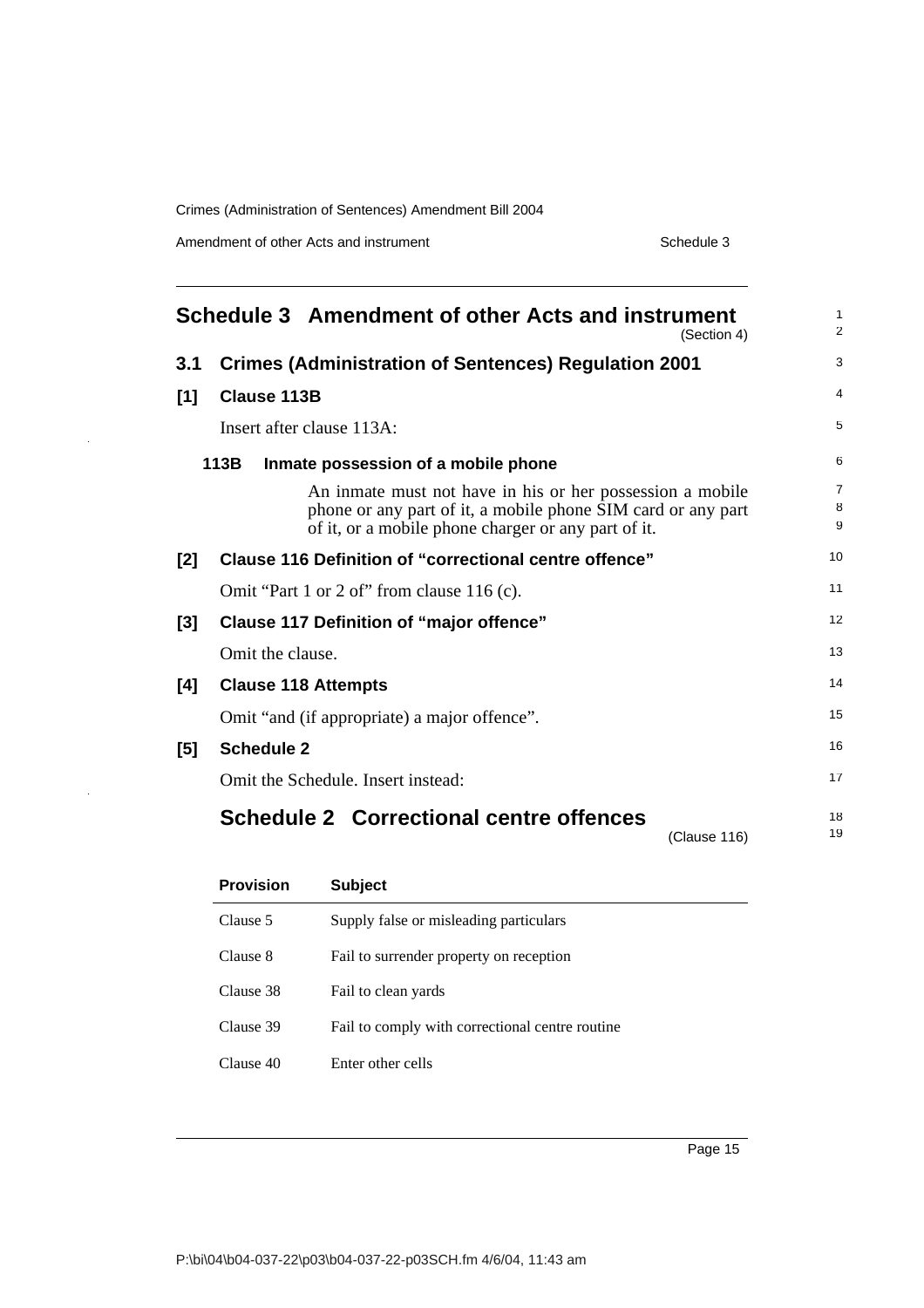Schedule 3 Amendment of other Acts and instrument

| <b>Provision</b> | <b>Subject</b>                                                 |
|------------------|----------------------------------------------------------------|
| Clause 41        | Fail to attend musters                                         |
| Clause 42        | Operate bell, hooter, siren or whistle                         |
| Clause 43        | Avoid correctional centre routine                              |
| Clause 44        | Unlawfully deliver or receive article to or from inmate        |
| Clause 45        | Possess or create prohibited goods                             |
| Clause 46        | Resist or impede search                                        |
| Clause 47        | Fail to keep property in a tidy and orderly manner             |
| Clause 52        | Unlawfully purchase food                                       |
| Clause 52        | Possess unauthorised food                                      |
| Clause 52        | Unlawfully trade in food                                       |
| Clause 56        | Fail to maintain personal cleanliness                          |
| Clause 57        | Wear improper clothing                                         |
| Clause 58        | Fail to keep clean cells and issued articles                   |
| Clause 58        | Damage, destroy or deface cell                                 |
| Clause 58        | Fail to look after clothing, bedding and other issued articles |
| Clause 59        | Unlawfully possess condom or dental dam                        |
| Clause 59        | Unlawfully use condom or dental dam                            |
| Clause 59        | Unlawfully dispose of condom or dental dam                     |
| Clause 61        | Misbehave while attending services and programs                |
| Clause 68        | Desecrate or abuse religious items                             |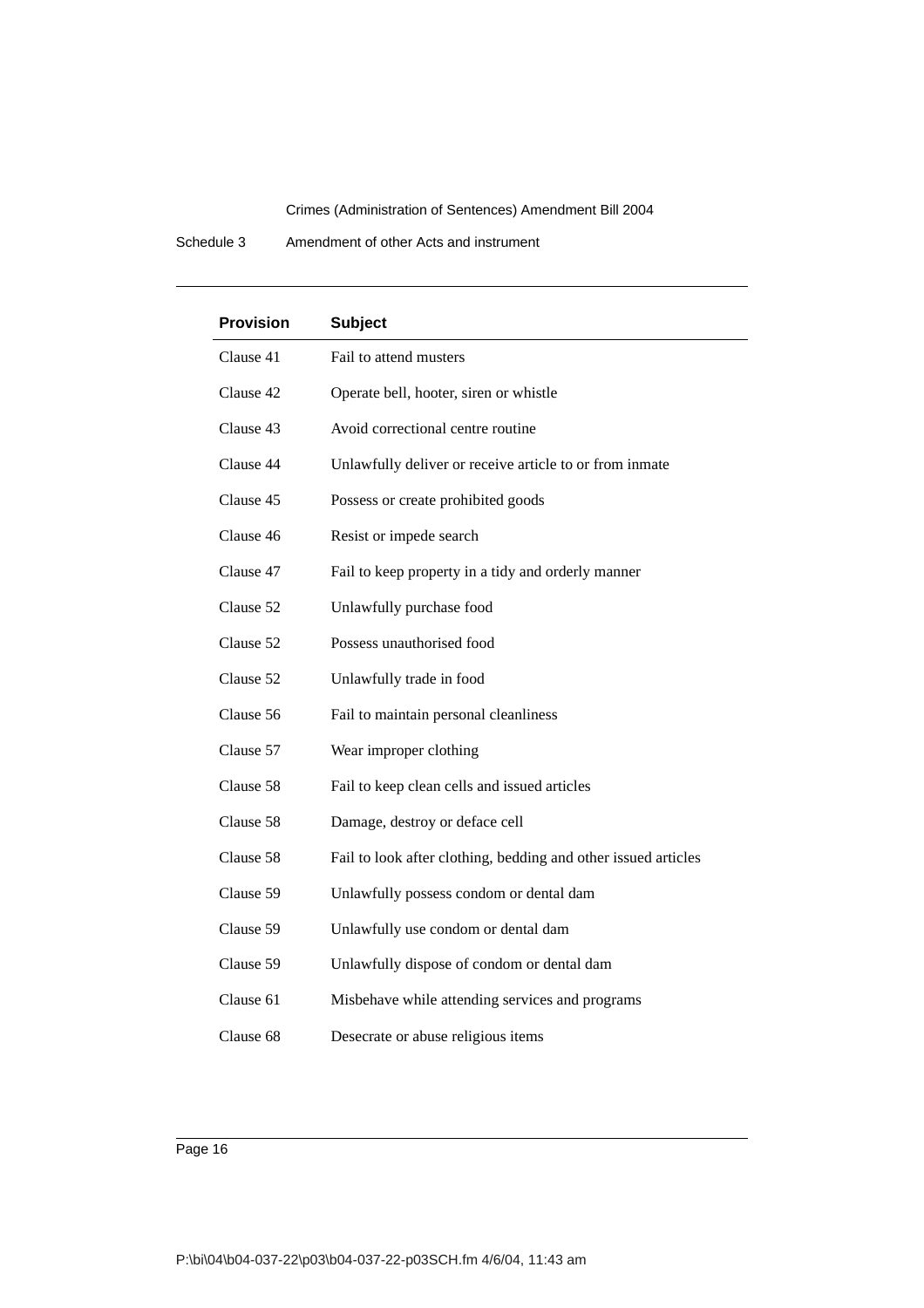Amendment of other Acts and instrument Schedule 3

| <b>Provision</b> | <b>Subject</b>                                                           |
|------------------|--------------------------------------------------------------------------|
| Clause 97        | Convey or deliver to, or receive from, visitors unauthorised<br>articles |
| Clause 107       | Send or receive unauthorised letters or parcels                          |
| Clause 108       | Send prohibited letters, parcels or articles                             |
| Clause 112       | Unlawfully use telephone or facsimile                                    |
| Clause 113A      | Possess camera or video or audio recording equipment                     |
| Clause 113B      | Possess mobile phone, mobile phone SIM card or mobile phone<br>charger   |
| Clause 120       | Disobey direction                                                        |
| Clause 124       | Contravene condition of local or interstate leave permit                 |
| Clause 125       | Conceal for purpose of escape                                            |
| Clause 126       | Conceal article for use in escape or other offence                       |
| Clause 126A      | Possess offensive weapon or instrument                                   |
| Clause 127       | Intimidation                                                             |
| Clause 128       | Indecency                                                                |
| Clause 129       | Participate, or inciting other inmates to participate, in riot           |
| Clause 130       | <b>Assaults</b>                                                          |
| Clause 130       | Fight or engage in other physical combat                                 |
| Clause 130       | Throw article                                                            |
| Clause 131       | Steal                                                                    |
| Clause 131       | Damage or destroy property                                               |
| Clause 131       | Tamper with food or drink                                                |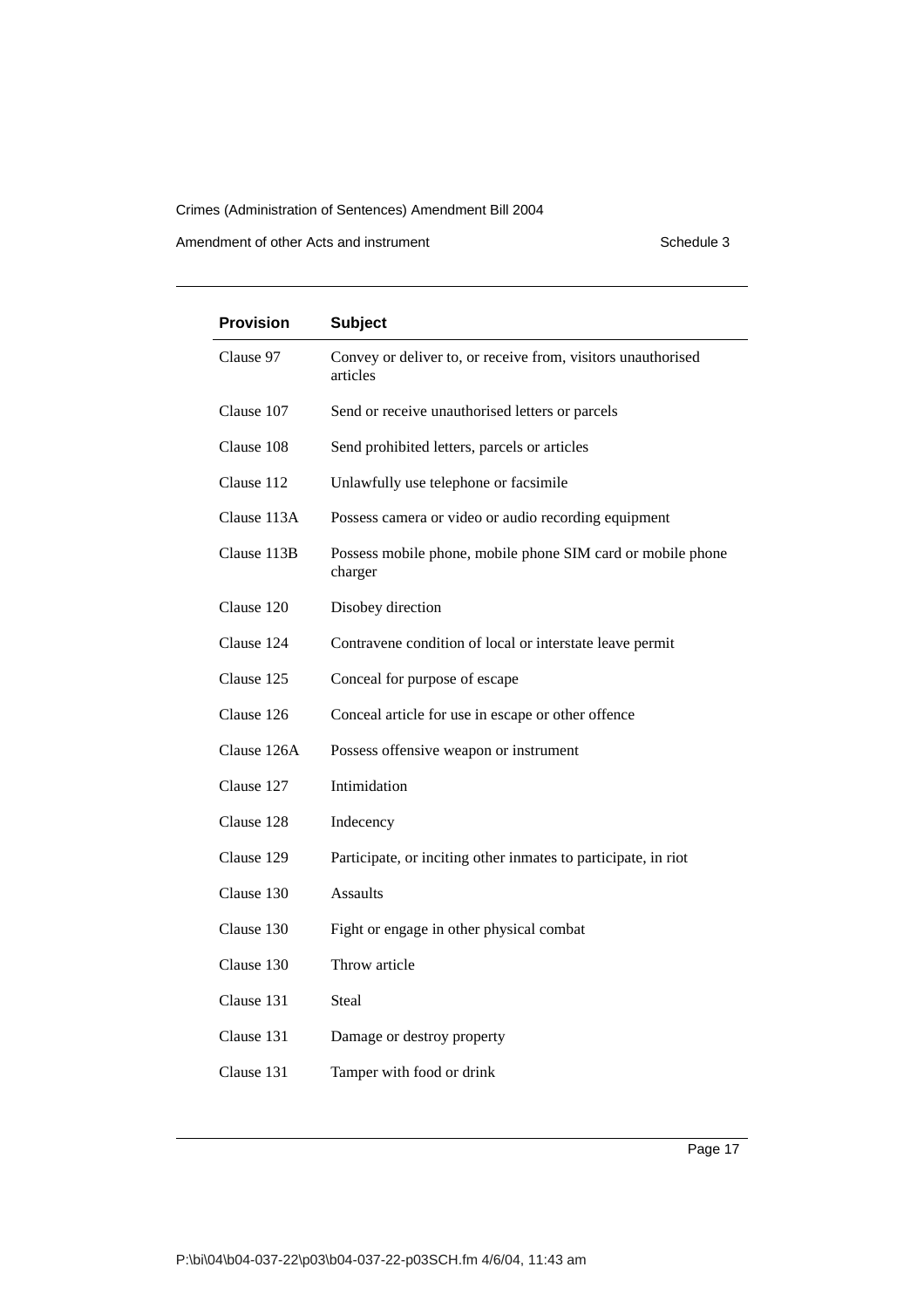Schedule 3 Amendment of other Acts and instrument

| <b>Provision</b> | <b>Subject</b>                                           |
|------------------|----------------------------------------------------------|
| Clause 132       | Hinder or obstruct dog                                   |
| Clause 133       | Cause harm to animal, bird or reptile                    |
| Clause 134       | Interfere with correctional centre property              |
| Clause 135       | Tattoo                                                   |
| Clause 136       | Gamble                                                   |
| Clause 137       | Possess or consume alcohol                               |
| Clause 137       | Prepare or manufacture alcohol                           |
| Clause 138       | Possess drug                                             |
| Clause 139       | Administer drug                                          |
| Clause 140       | Possess drug implement                                   |
| Clause 141       | Self-intoxication                                        |
| Clause 142       | Fail prescribed urine test                               |
| Clause 143       | Smoke in non-smoking area                                |
| Clause 143       | Alter, damage or remove non-smoking sign or smoking sign |
| Clause 144       | <b>Bribery</b>                                           |
| Clause 145       | Obstruct correctional officer                            |
| Clause 146       | Refuse breath testing                                    |
| Clause 148       | Refuse or fail to supply urine sample                    |
| Clause 149       | Refuse or fail to supply urine sample                    |
| Clause 160       | Make mischievous complaint                               |
| Clause 172       | Give false or misleading information                     |

J.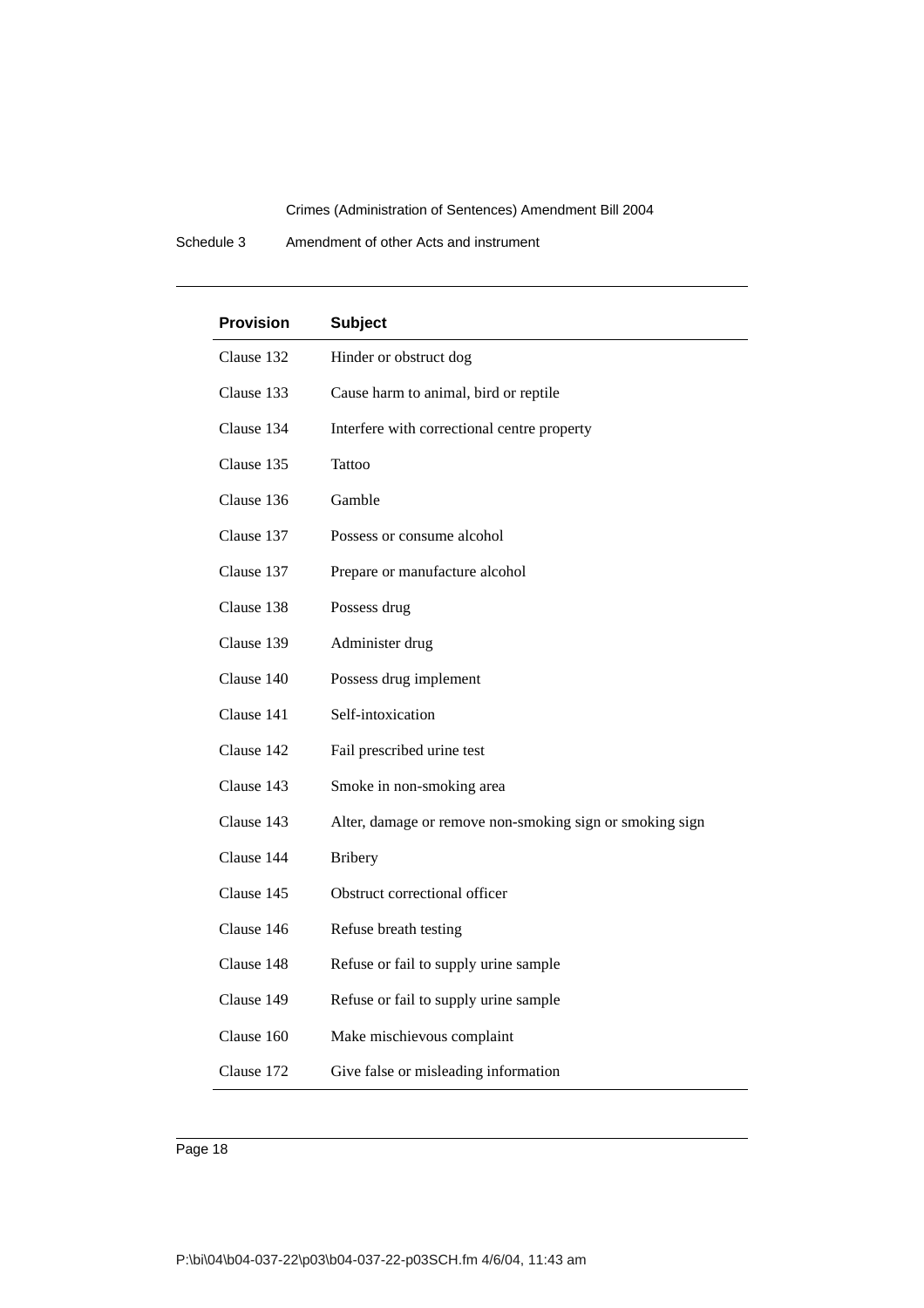| [6] |            | <b>Dictionary</b>  |                                                                                                                                                                                                                         | 1                    |
|-----|------------|--------------------|-------------------------------------------------------------------------------------------------------------------------------------------------------------------------------------------------------------------------|----------------------|
|     |            |                    | Omit the definitions of <i>major offence</i> and <i>minor offence</i> .                                                                                                                                                 | $\overline{2}$       |
| 3.2 |            |                    | <b>Criminal Appeal Act 1912 No 16</b>                                                                                                                                                                                   | 3                    |
| [1] |            |                    | Section 25A Certain time to count as part of appellant's sentence                                                                                                                                                       | 4                    |
|     |            |                    | Insert after section $25A(5)$ :                                                                                                                                                                                         | 5                    |
|     |            | (6)                | In this section, <i>appeal</i> includes an application for special<br>leave to appeal.                                                                                                                                  | 6<br>$\overline{7}$  |
| [2] |            | <b>Section 28A</b> |                                                                                                                                                                                                                         | 8                    |
|     |            |                    | Insert after section 28:                                                                                                                                                                                                | 9                    |
|     | <b>28A</b> |                    | Operation of sections 18 and 25A                                                                                                                                                                                        | 10                   |
|     |            | (1)                | This section applies if, under section 18 or 25A, any period<br>does not count as part of any term of imprisonment under an<br>appellant's sentence.                                                                    | 11<br>12<br>13       |
|     |            | (2)                | The court may make any order that it thinks fit to give effect<br>to section 18 or 25A (including an order specifying the date of<br>the commencement or re-commencement of the sentence).                              | 14<br>15<br>16       |
|     |            | (3)                | If the court does not make such an order, the sentence<br>commences or re-commences on the appropriate date<br>required for the operation of section 18 or 25A.                                                         | 17<br>18<br>19       |
|     |            | (4)                | This section extends to apply in respect of the following<br>appeals:                                                                                                                                                   | 20<br>21             |
|     |            |                    | an appeal made, but not determined, before the<br>(a)<br>commencement of this section,                                                                                                                                  | 22<br>23             |
|     |            |                    | an appeal in respect of which notice of intention to<br>(b)<br>appeal or to apply for leave to appeal or application for<br>leave (or for special leave) to appeal was made before<br>the commencement of this section. | 24<br>25<br>26<br>27 |
| 3.3 |            |                    | Freedom of Information Act 1989 No 5                                                                                                                                                                                    | 28                   |
|     |            |                    | <b>Schedule 2 Exempt bodies and offices</b>                                                                                                                                                                             | 29                   |
|     |            | Services.          | Omit the matter relating to the office of Inspector-General of Corrective                                                                                                                                               | 30<br>31             |